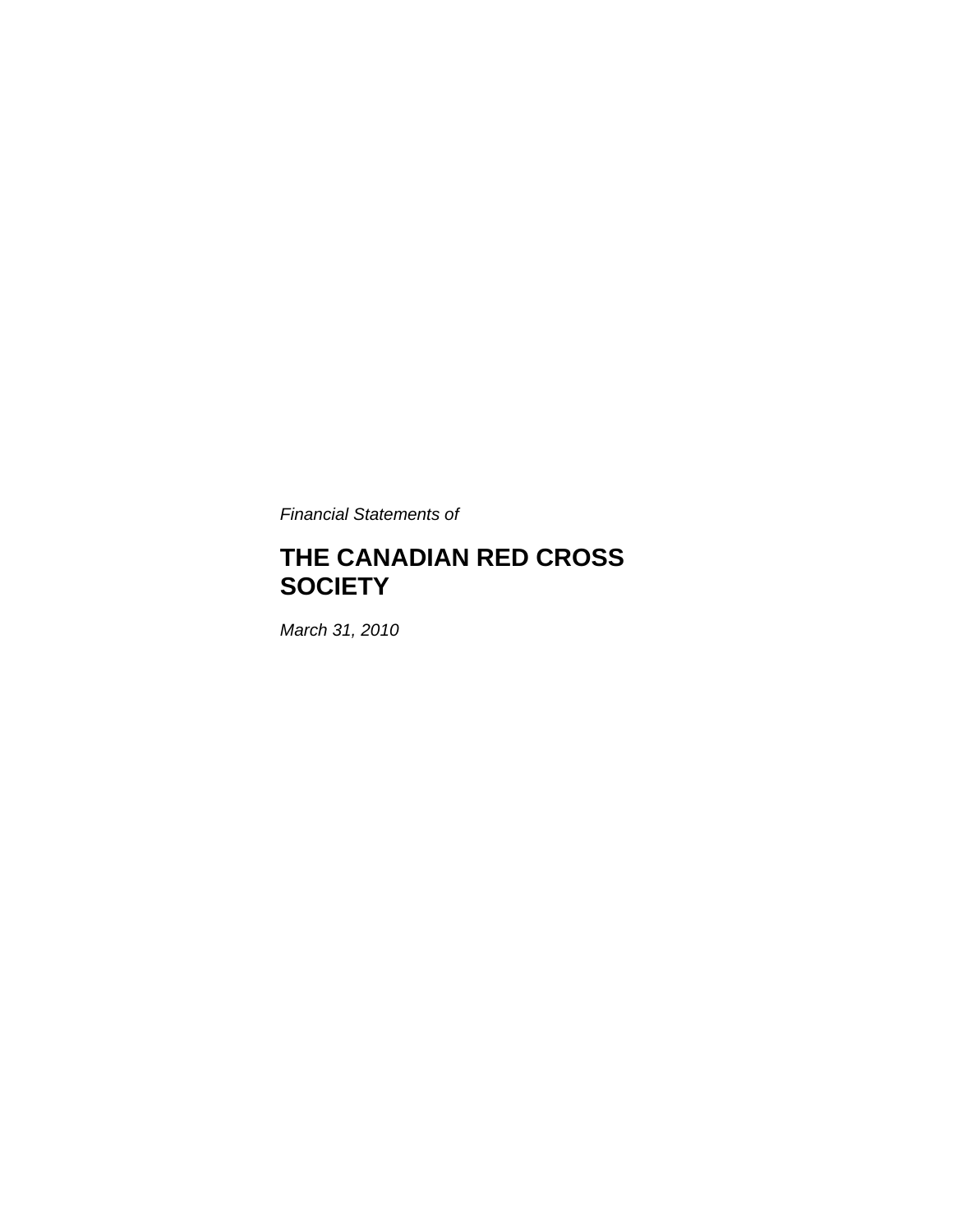

Deloitte & Touche LLP 800 - 100 Queen Street Ottawa, ON K1P 5T8 Canada

Tel: (613) 236-2442 Fax: (613) 236-2195 www.deloitte.ca

### **Auditors' Report**

To the Board of Governors of The Canadian Red Cross Society

We have audited the statement of financial position of the Canadian Red Cross Society as at March 31, 2010 and the statements of operations, changes in net assets and cash flows for the year then ended. These financial statements are the responsibility of the Society's management. Our responsibility is to express an opinion on these financial statements based on our audit.

We conducted our audit in accordance with Canadian generally accepted auditing standards. Those standards require that we plan and perform an audit to obtain reasonable assurance whether the financial statements are free of material misstatement. An audit includes examining, on a test basis, evidence supporting the amounts and disclosures in the financial statements. An audit also includes assessing the accounting principles used and significant estimates made by management, as well as evaluating the overall financial statement presentation.

In our opinion, these financial statements present fairly, in all material respects, the financial position of the Canadian Red Cross Society as at March 31, 2010 and the results of its operations and its cash flows for the year then ended in accordance with Canadian generally accepted accounting principles.

Delorth Touch LLP

Chartered Accountants Licensed Public Accountants

May 7, 2010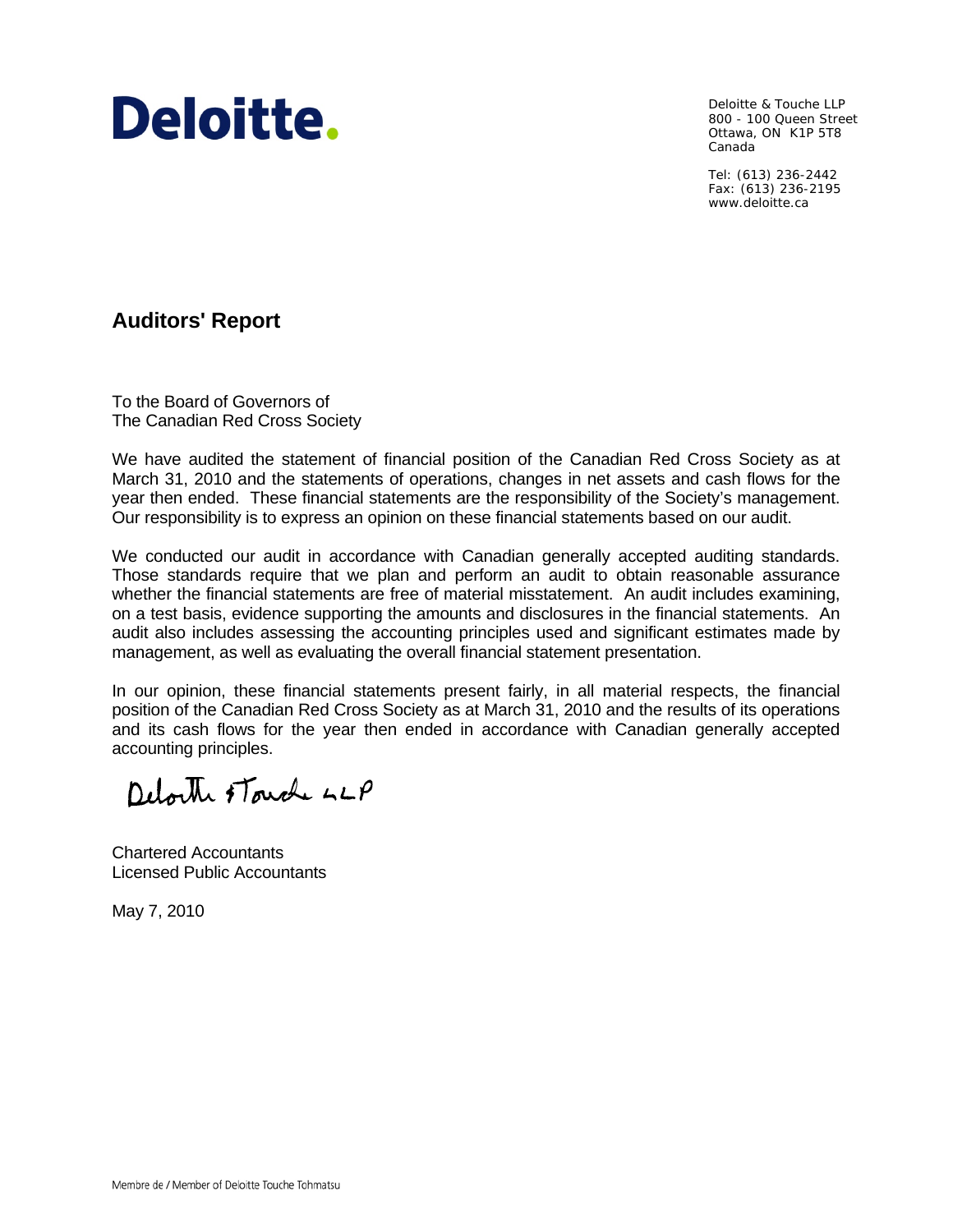### **THE CANADIAN RED CROSS SOCIETY Financial Statements March 31, 2010**

| <b>Statement of Financial Position</b>        | 1              |
|-----------------------------------------------|----------------|
| <b>Statement of Operations</b>                | $\overline{2}$ |
| Statement of Changes in Net Assets            | 3              |
| <b>Statement of Cash Flows</b>                | $\overline{4}$ |
| Notes to the Financial Statements             | $5 - 21$       |
| Schedule A - Detailed Statement of Operations | 22             |
| Schedule B - Statement of Operations by Zone  | 23             |

PAGE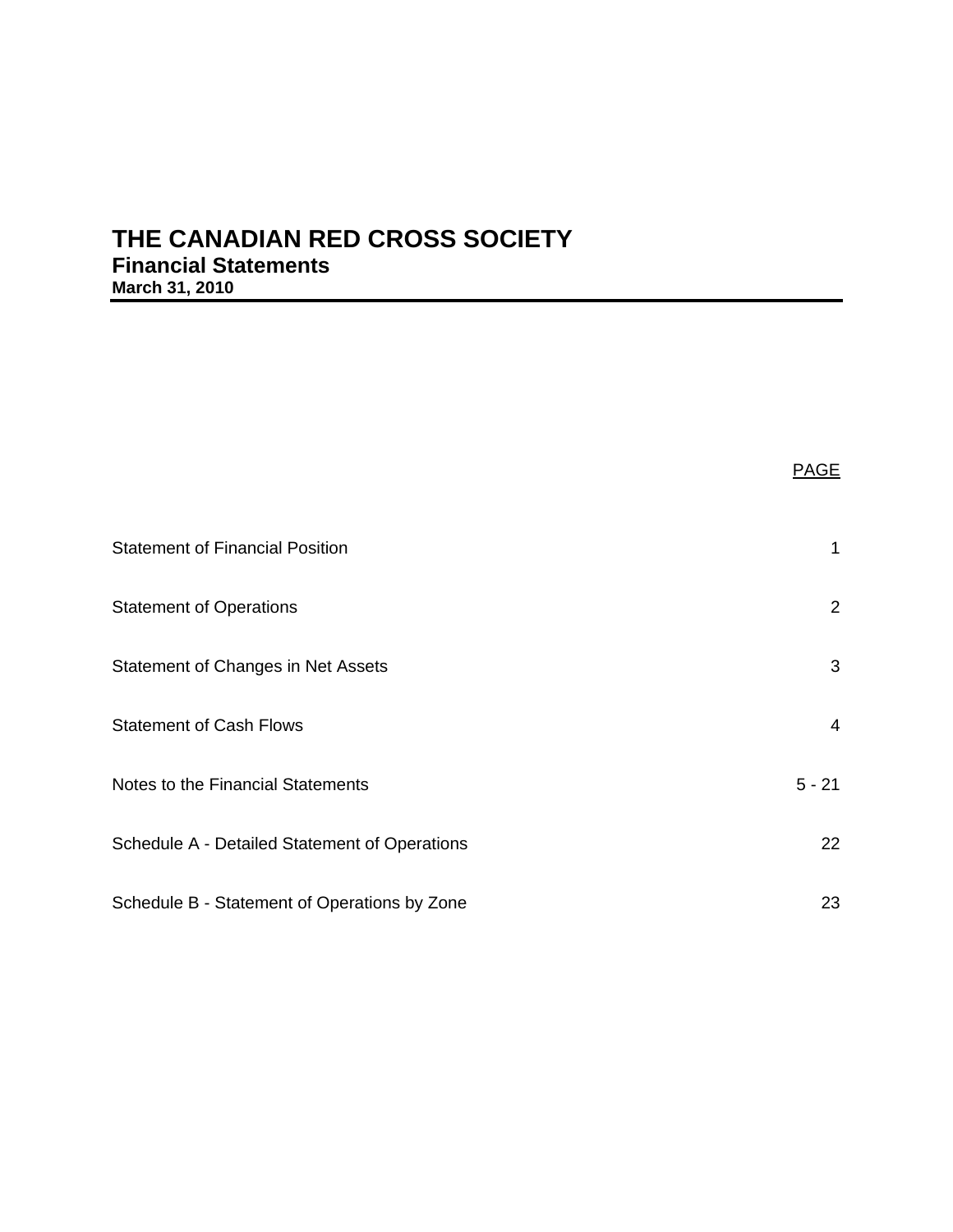### **Statement of Financial Position**

**as at March 31, 2010**

| (in thousands of dollars) |  |  |
|---------------------------|--|--|
|                           |  |  |
|                           |  |  |
|                           |  |  |
| <b>CURRENT ASSETS</b>     |  |  |

| Cash and cash equivalents (Note 4)                        | \$<br>178,890 | \$<br>104,697 |
|-----------------------------------------------------------|---------------|---------------|
| Accounts receivable - Trade and other                     | 17,929        | 19,188        |
| Accounts receivable - Tsunami                             | 135           | 7,862         |
| Inventory and prepaid                                     | 6,215         | 4,652         |
| Advances on Construction                                  | 8,918         | 8,166         |
|                                                           | 212,087       | 144,565       |
| Long-term investments (Note 5)                            | 108,529       | 98,083        |
| Capital assets (Note 6)                                   | 47,791        | 43,214        |
| Accrued pension benefit asset (Note 9)                    | 233           | 279           |
| <b>TOTAL ASSETS</b>                                       | \$<br>368,640 | \$<br>286,141 |
| <b>CURRENT LIABILITIES AND NET ASSETS</b>                 |               |               |
| Accounts payable and accruals                             | \$<br>22,438  | \$<br>26,237  |
| Deferred revenue - short-term (Note 7)                    | 150,247       | 89,190        |
|                                                           |               |               |
|                                                           | 172,685       | 115,427       |
| Deferred revenue - long-term (Note 7)                     | 53,985        | 37,520        |
| Deferred contributions related to capital assets (Note 8) | 10,582        | 12,843        |
| Accrued other benefit plans liability (Note 9)            | 16,840        | 17,046        |
| <b>Total Liabilities</b>                                  | 254,092       | 182,836       |
| COMMITMENTS AND GUARANTEES (Notes 14 and 16)              |               |               |
| <b>NET ASSETS</b>                                         |               |               |
| Invested in capital assets                                | 37,209        | 30,371        |
| Restricted for endowment purposes                         | 1,204         | 1,149         |
| Internally restricted (Note 12)                           | 72,132        | 66,291        |
| Unrestricted                                              | 4,003         | 5,494         |
| <b>Total Net Assets</b>                                   | 114,548       | 103,305       |
| TOTAL LIABILITIES AND NET ASSETS                          | \$<br>368,640 | \$<br>286,141 |
|                                                           |               |               |

**2010** 2009

ON BEHALF OF THE BOARD

\_\_\_\_\_\_\_\_\_\_\_\_\_\_\_\_\_\_\_\_\_\_\_\_\_\_\_\_\_\_\_\_\_\_\_\_\_\_ President

\_\_\_\_\_\_\_\_\_\_\_\_\_\_\_\_\_\_\_\_\_\_\_\_\_\_\_\_\_\_\_\_\_\_\_\_\_\_ Chair, National Audit and Finance Committee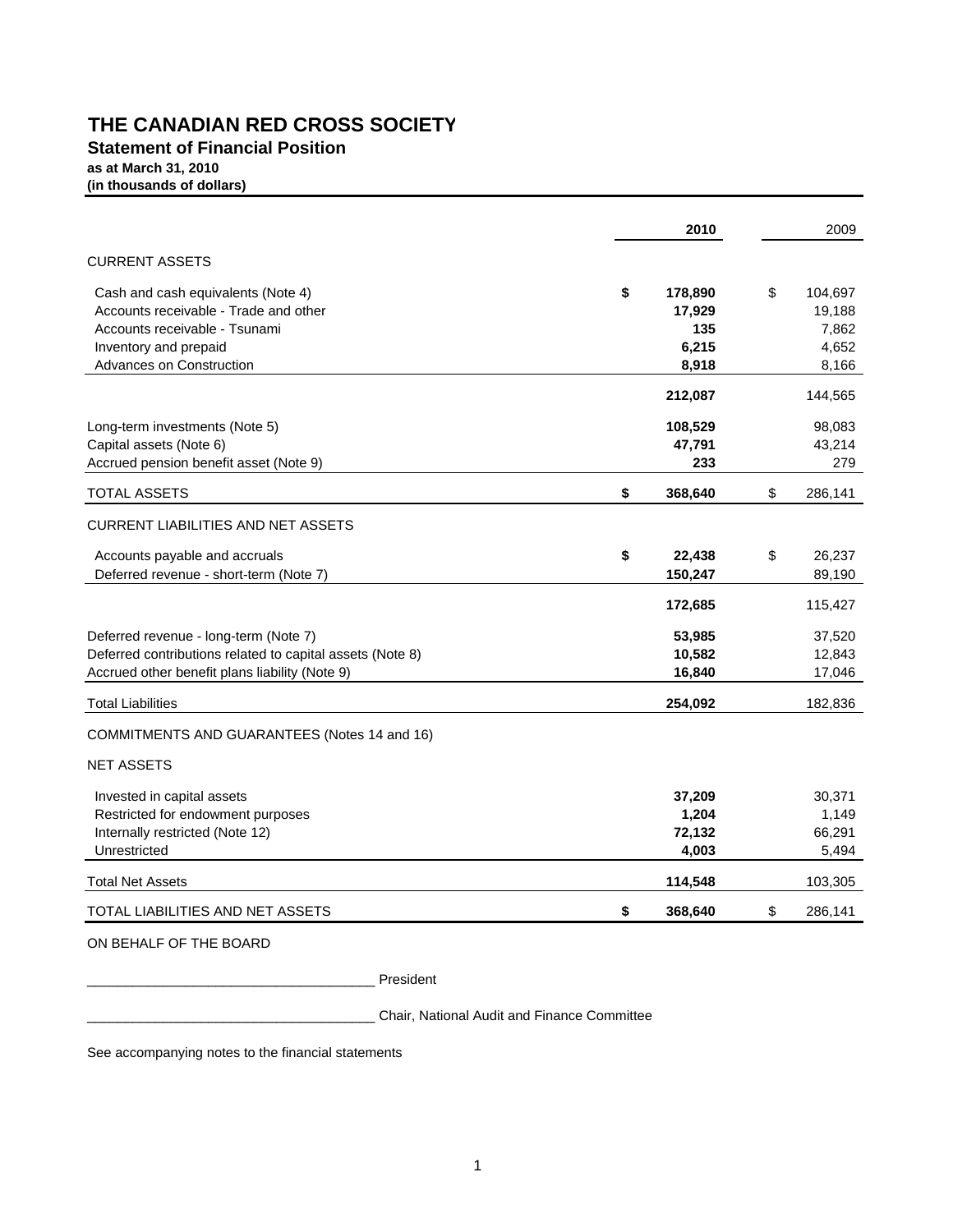## **Statement of Operations**

**year ended March 31, 2010 - see Schedule A**

**(in thousands of dollars)**

|                                                   |         | 2010   | 2009             |
|---------------------------------------------------|---------|--------|------------------|
| Revenue                                           |         |        |                  |
| <b>Organizational Capacity</b>                    |         |        |                  |
| Fundraising General (Note 10)                     | \$      | 38,839 | \$<br>41,445     |
| Investment income                                 |         | 4,798  | 8,946            |
| Other                                             |         | 7,990  | 4,044            |
|                                                   |         | 51,627 | 54,435           |
|                                                   |         |        |                  |
| Core Programs                                     | 306,171 |        | 345,816          |
| <b>Support Services</b>                           |         | 8,971  | 8,947            |
| <b>Disaster Appeals</b>                           |         | 4,921  | 13,183           |
|                                                   |         |        |                  |
| <b>Total revenues</b>                             | 371,690 |        | 422,381          |
|                                                   |         |        |                  |
| <b>Expenses</b><br><b>Organizational Capacity</b> |         |        |                  |
| Fundraising General (Note 10)                     |         | 22,970 | 17,434           |
| Investment expense                                |         | 1,327  | 644              |
| Other                                             |         | 1,474  | 9,023            |
|                                                   |         |        |                  |
|                                                   |         | 25,771 | 27,101           |
|                                                   |         |        |                  |
| Core Programs<br><b>International Programs</b>    |         |        |                  |
| <b>Disaster Management</b>                        | 124,187 | 9,483  | 175,646<br>8,371 |
| Health and Injury Prevention                      | 162,335 |        | 151,249          |
| Program Management & Volunteer Resources          |         | 4,215  | 4,188            |
|                                                   |         |        |                  |
|                                                   | 300,220 |        | 339,454          |
|                                                   |         |        |                  |
| <b>Support Services</b>                           |         | 35,893 | 35,688           |
| <b>Disaster Appeals</b>                           |         | 4,921  | 13,183           |
| <b>Total expenses</b>                             | 366,805 |        | 415,426          |
| <b>EXCESS OF REVENUE OVER EXPENSES</b>            | \$      | 4,885  | \$<br>6,955      |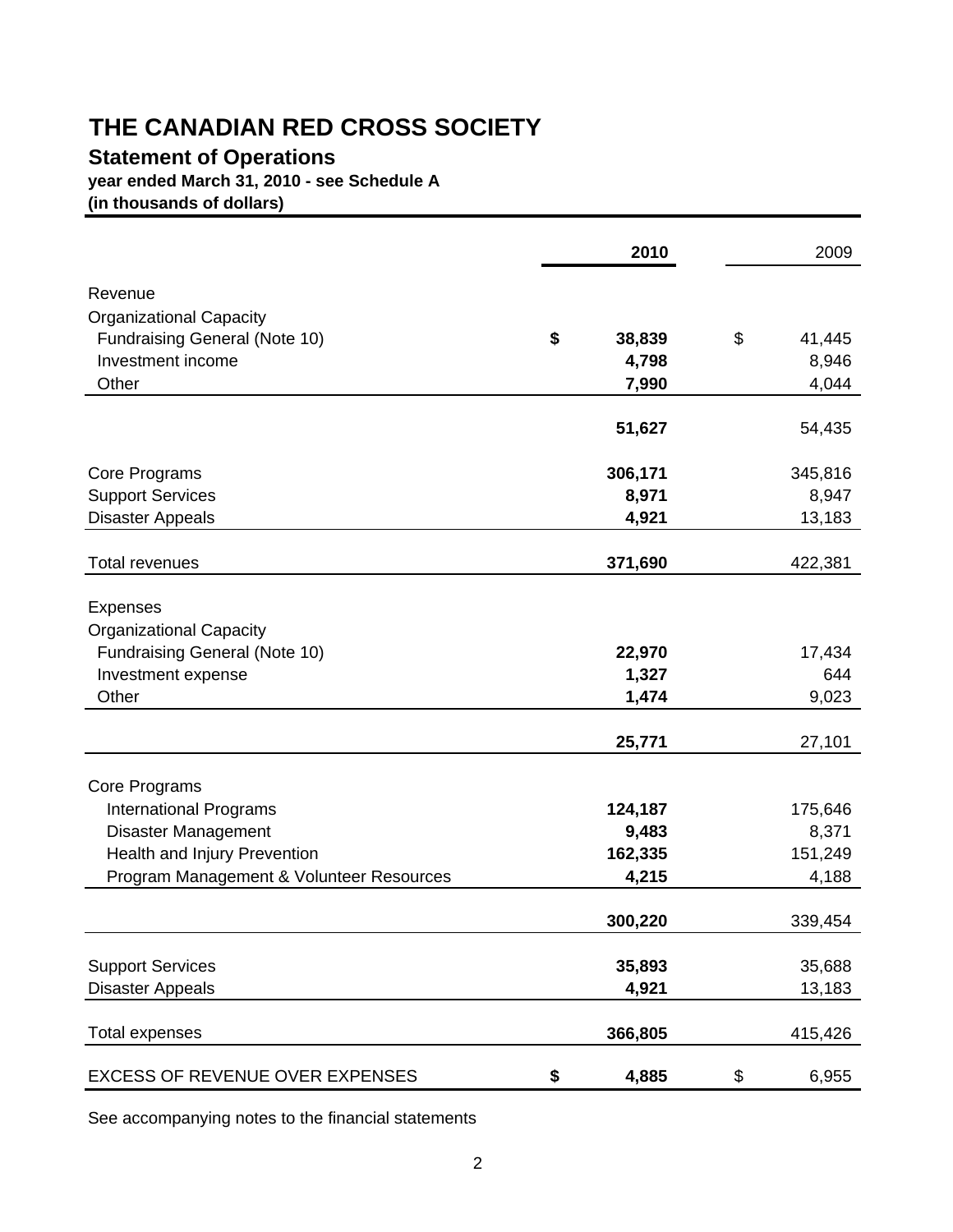### **Statement of Changes in Net Assets**

**year ended March 31, 2010 (in thousands of dollars)**

|                                                                                                                                                                                                                                                                                                                                                                                                       |    |                               | <b>Restricted for</b> |                       |                          |              |    | <b>Total</b>                                               |     |                                                               |
|-------------------------------------------------------------------------------------------------------------------------------------------------------------------------------------------------------------------------------------------------------------------------------------------------------------------------------------------------------------------------------------------------------|----|-------------------------------|-----------------------|-----------------------|--------------------------|--------------|----|------------------------------------------------------------|-----|---------------------------------------------------------------|
|                                                                                                                                                                                                                                                                                                                                                                                                       |    | Invested in<br>capital assets |                       | endowment<br>purposes | Internally<br>restricted | Unrestricted |    | 2010                                                       |     | 2009                                                          |
| <b>NET ASSETS, BEGINNING OF YEAR</b>                                                                                                                                                                                                                                                                                                                                                                  | \$ | 30,371                        | \$                    | 1,149                 | \$<br>66,291             | \$<br>5,494  |    | 103,305                                                    | \$  | 105,142                                                       |
| Excess of revenue over expenses                                                                                                                                                                                                                                                                                                                                                                       |    |                               |                       |                       |                          | 4,885        |    | 4,885                                                      |     | 6,955                                                         |
| Decrease in unrealized (gains) losses on<br>available-for-sale financial assets                                                                                                                                                                                                                                                                                                                       |    |                               |                       | (33)                  |                          | 5,434        |    | 5,401                                                      |     | (3,358)                                                       |
| Increase in unrealized gains (losses) on<br>available-for-sale financial assets                                                                                                                                                                                                                                                                                                                       |    |                               |                       | 88                    |                          | 869          |    | 957                                                        |     | (5, 434)                                                      |
| Investment in capital assets (1)                                                                                                                                                                                                                                                                                                                                                                      |    | 6,838                         |                       |                       |                          | (6, 838)     |    |                                                            |     |                                                               |
| Internally imposed restrictions (Note 12)                                                                                                                                                                                                                                                                                                                                                             |    |                               |                       |                       | 5.841                    | (5,841)      |    |                                                            |     |                                                               |
| <b>NET ASSETS, END OF YEAR</b>                                                                                                                                                                                                                                                                                                                                                                        | \$ | 37,209                        | \$                    | 1,204                 | \$<br>72,132             | \$<br>4,003  | S. | 114,548                                                    | \$  | 103,305                                                       |
| <sup>(1)</sup> Net changes in investment in capital assets is comprised of the following:<br>Amortization of capital assets<br>Amortization of deferred contributions related to capital assets<br>Purchase of capital assets<br>Mortgage repayments<br>Increase of deferred contributions related to capital assets<br>Proceed on disposals of capital assets<br>Gain on disposals of capital assets |    |                               |                       |                       |                          |              | \$ | (5,705)<br>4,349<br>12,726<br>(2,088)<br>(9, 772)<br>7,328 | \$  | (5, 773)<br>3,441<br>5,407<br>2,492<br>(3,901)<br>(170)<br>50 |
|                                                                                                                                                                                                                                                                                                                                                                                                       |    |                               |                       |                       |                          |              | S  | 6,838                                                      | \$. | 1,546                                                         |
| Accumulated unrealized gains (losses)<br>on available-for-sale financial assets                                                                                                                                                                                                                                                                                                                       | \$ |                               | S                     | 88                    | \$                       | \$<br>869    | S  | 957                                                        | \$  | (5,401)                                                       |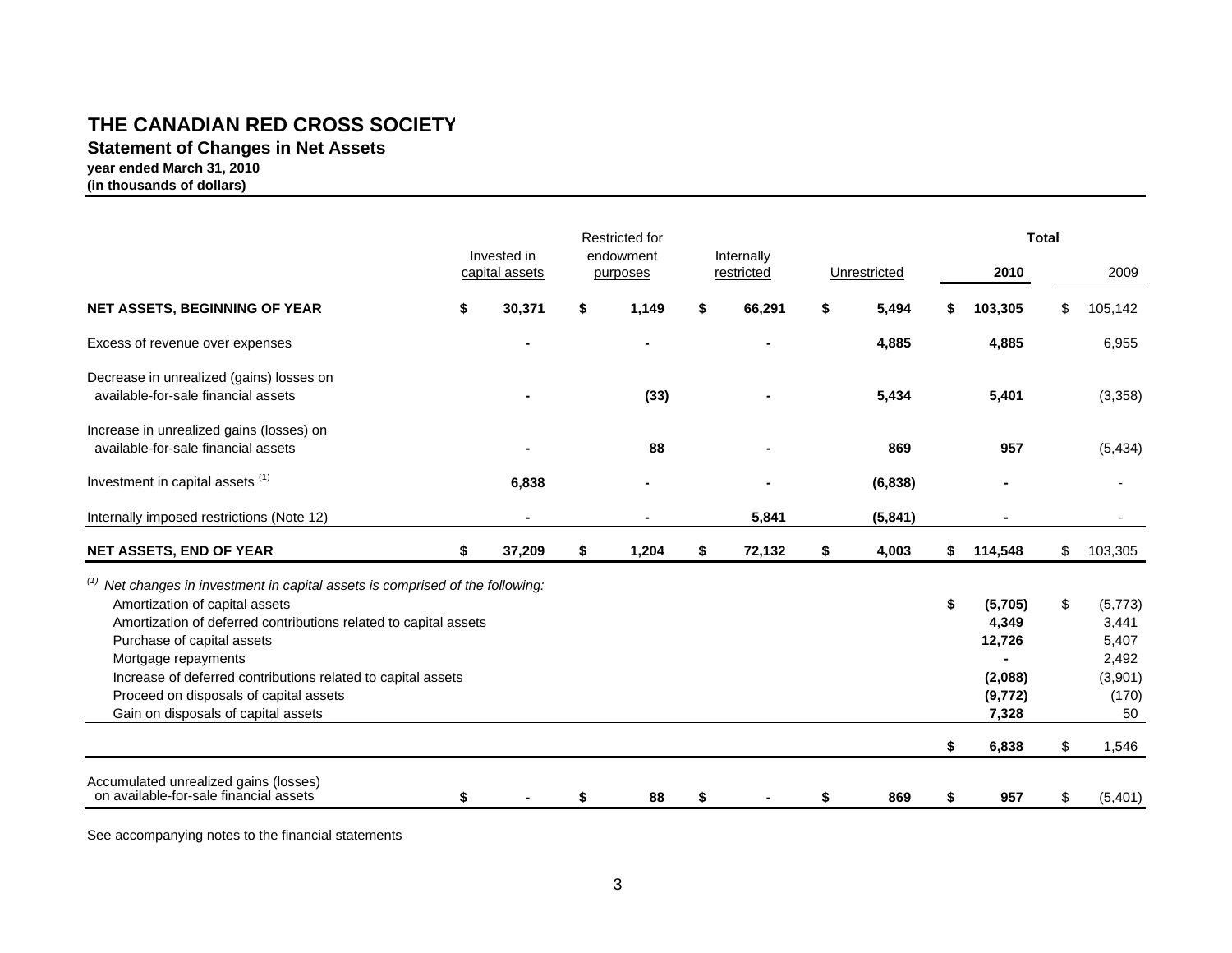### **Statement of Cash Flows**

**year ended March 31, 2010**

**(in thousands of dollars)**

|                                                                                                                                                                                                                                                                                                                                                                                                                                                                                                                                                                                                                                                                                 | 2010                                            | 2009                                             |
|---------------------------------------------------------------------------------------------------------------------------------------------------------------------------------------------------------------------------------------------------------------------------------------------------------------------------------------------------------------------------------------------------------------------------------------------------------------------------------------------------------------------------------------------------------------------------------------------------------------------------------------------------------------------------------|-------------------------------------------------|--------------------------------------------------|
| NET INFLOW (OUTFLOW) OF CASH<br>RELATED TO THE FOLLOWING ACTIVITIES:                                                                                                                                                                                                                                                                                                                                                                                                                                                                                                                                                                                                            |                                                 |                                                  |
| <b>OPERATING</b><br>Excess of revenue over expenses                                                                                                                                                                                                                                                                                                                                                                                                                                                                                                                                                                                                                             | \$<br>4,885                                     | \$<br>6,955                                      |
| Items not affecting cash<br>Increase (decrease) in employee future benefits<br>Amortization of deferred capital contributions<br>Amortization of capital assets<br>Gain on disposal of capital assets<br>Changes in non-cash operating working capital items<br>Accounts receivable trade and other<br>Accounts receivable Tsunami<br>Inventory, prepaid and advances on construction<br>Accounts payable and accruals<br>Deferred revenue<br><b>INVESTING</b><br>Additions to long-term investments<br>Additions to capital assets<br><b>FINANCING</b><br>Deferred contributions related to capital assets<br>Proceeds on disposition of capital assets<br>Mortgage repayments | (160)<br>(4, 349)<br>5,705<br>(7, 328)          | 32<br>(3, 441)<br>5,773<br>(50)                  |
|                                                                                                                                                                                                                                                                                                                                                                                                                                                                                                                                                                                                                                                                                 | (1, 247)                                        | 9,269                                            |
| Net cash inflow (outflow)<br>Cash and cash equivalents, beginning of year<br>Cash and cash equivalents, end of year<br>Represented by:                                                                                                                                                                                                                                                                                                                                                                                                                                                                                                                                          | 1,259<br>7,727<br>(2, 315)<br>(3,799)<br>77,522 | 2,411<br>41,402<br>8,113<br>(2,614)<br>(96, 896) |
|                                                                                                                                                                                                                                                                                                                                                                                                                                                                                                                                                                                                                                                                                 | 79,147                                          | (38, 315)                                        |
|                                                                                                                                                                                                                                                                                                                                                                                                                                                                                                                                                                                                                                                                                 | (4,088)<br>(12, 726)                            | (1,489)<br>(5, 407)                              |
|                                                                                                                                                                                                                                                                                                                                                                                                                                                                                                                                                                                                                                                                                 | (16, 814)                                       | (6,896)                                          |
|                                                                                                                                                                                                                                                                                                                                                                                                                                                                                                                                                                                                                                                                                 | 2,088<br>9,772                                  | 3,901<br>170<br>(2, 492)                         |
|                                                                                                                                                                                                                                                                                                                                                                                                                                                                                                                                                                                                                                                                                 | 11,860                                          | 1,579                                            |
|                                                                                                                                                                                                                                                                                                                                                                                                                                                                                                                                                                                                                                                                                 | 74,193                                          | (43, 632)                                        |
|                                                                                                                                                                                                                                                                                                                                                                                                                                                                                                                                                                                                                                                                                 | 104,697                                         | 148,329                                          |
|                                                                                                                                                                                                                                                                                                                                                                                                                                                                                                                                                                                                                                                                                 | \$<br>178,890                                   | \$<br>104,697                                    |
| Unrestricted<br><b>Externally restricted</b><br>Internally restricted                                                                                                                                                                                                                                                                                                                                                                                                                                                                                                                                                                                                           | \$<br>13,489<br>150,191<br>15,210               | \$<br>13,082<br>25,324<br>66,291                 |
|                                                                                                                                                                                                                                                                                                                                                                                                                                                                                                                                                                                                                                                                                 | \$<br>178,890                                   | \$<br>104,697                                    |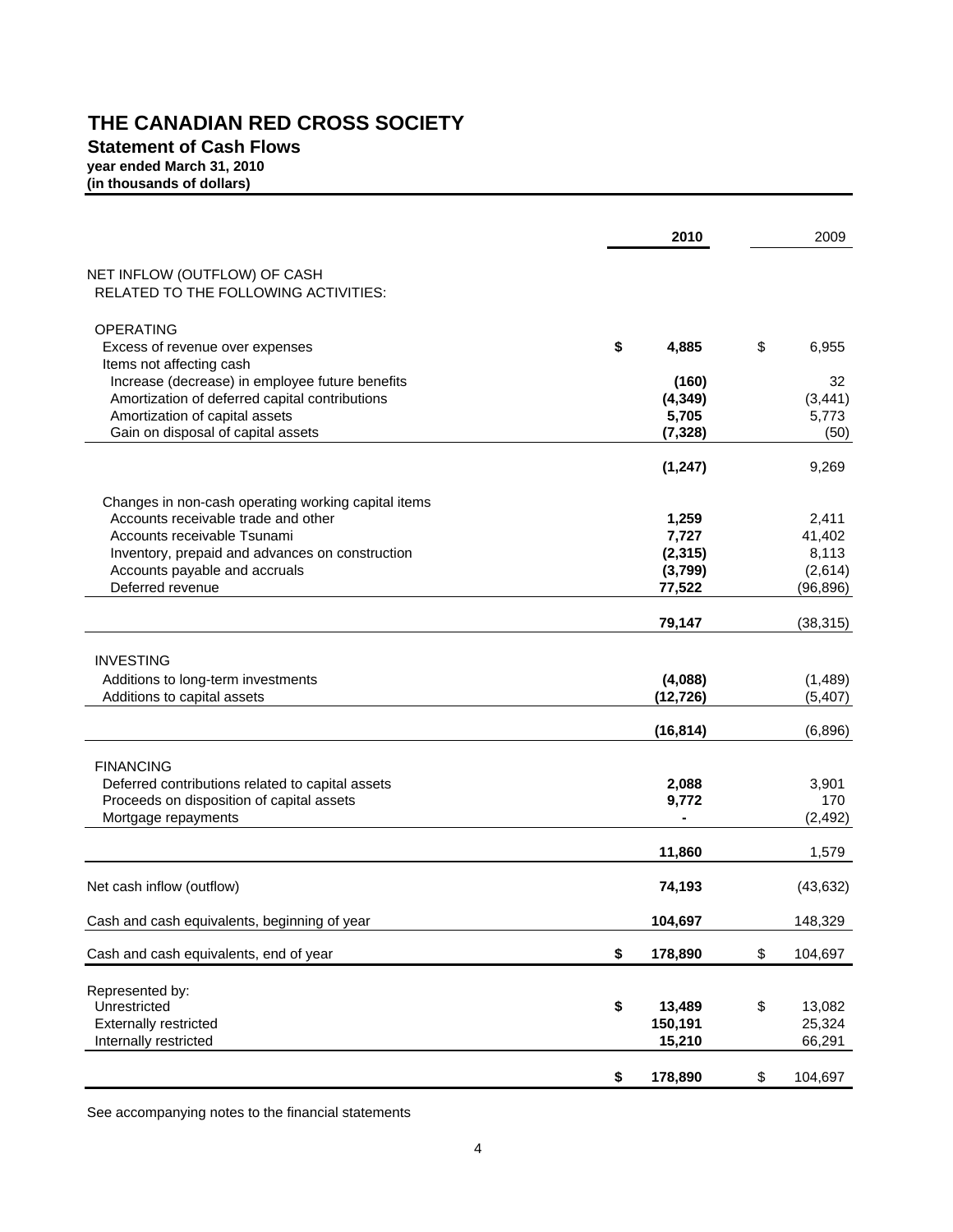### **1. Purpose of the Organization**

The Canadian Red Cross Society (the "Society") is a not-for-profit volunteer-based humanitarian organization dedicated to helping people in Canada and around the world with situations that threaten their survival and safety, their security and well-being, or their human dignity. The Society relies on continuing support from various levels of governments, corporations and fundraising from other donors.

The Society, which is incorporated without share capital under the laws of Canada, is a registered Canadian charity and, as such, is exempt from income taxes.

### **2. Significant Accounting Policies**

The financial statements have been prepared in accordance with Canadian generally accepted accounting principles (GAAP) for not-for-profit organizations and include the following significant accounting policies:

### *Basis of presentation*

The financial statements of the Society reflect the assets, liabilities, revenues and expenses of the operations of the Society including, the International Program, the four geographic Zones representing Canada's regions and the National Office (referred to as the "Zones"). Schedule B provides a detailed summary of revenues and expenses by Zone.

The Organizational Capacity and Core Programs reflect the net contribution before considering the Society's common management and administration expenses. Schedule A provides a detailed summary of the fundraising and program contributions before Society common management and administration costs and expenses.

#### *Revenue recognition*

The Society receives donations from annual fundraising campaigns for operating purposes and from special campaigns for disaster relief programs in Canada and various foreign countries.

The Society follows the deferral method of accounting.

Unrestricted donations are recognized as revenue when received. Restricted donations, other than endowments, are deferred and recognized as revenue in the year in which the related expenses are recognized. Other revenues are recognized when the goods or services have been rendered.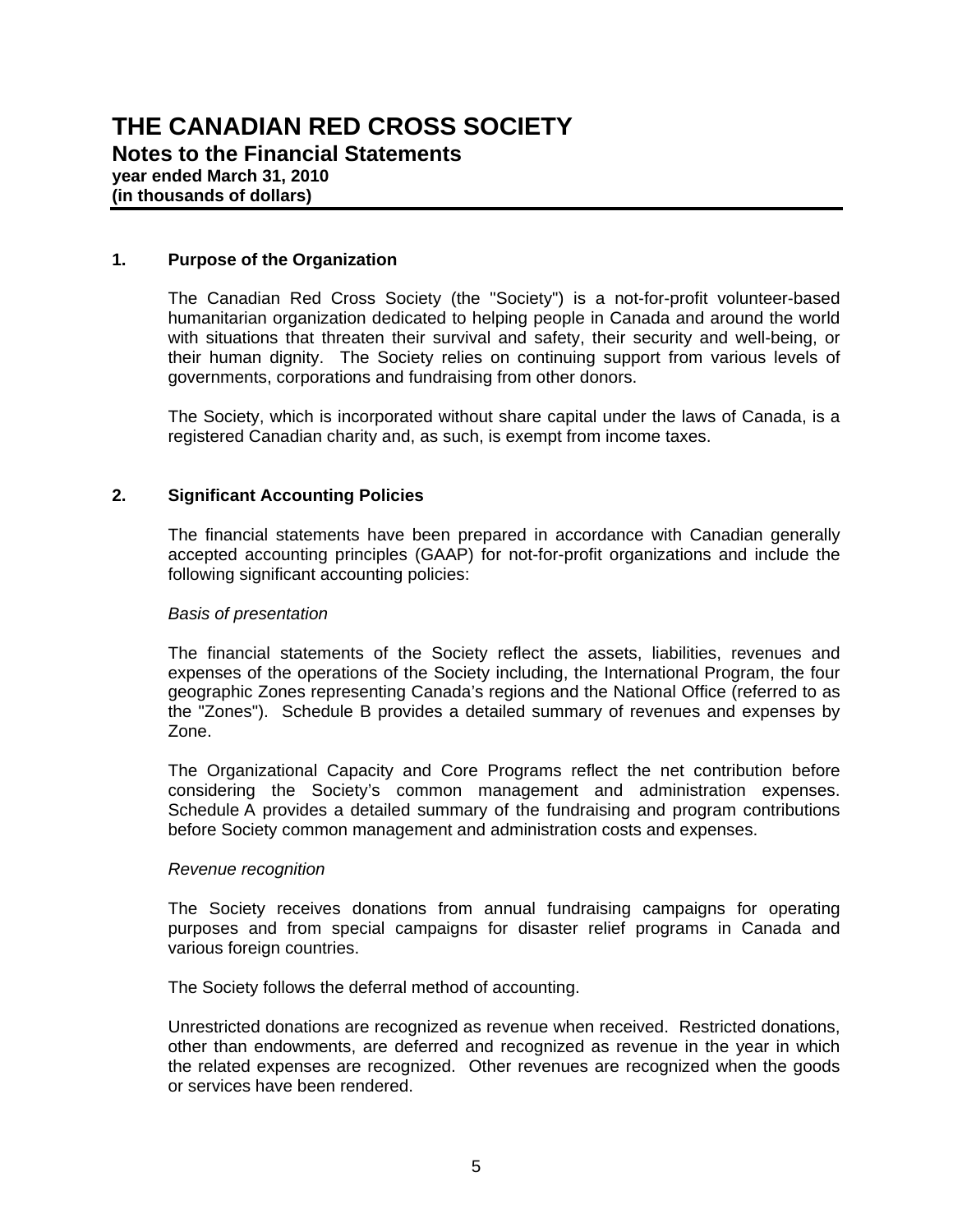### *Revenue recognition (Continued)*

Externally restricted donations relating to depreciable capital assets are deferred and amortized over the life of the related capital asset. Externally restricted contributions used to purchase land are recorded as a direct increase in the net assets invested in capital assets. Externally restricted contributions that have not been expended are recorded as deferred revenue on the Statement of Financial Position.

The Society restricts the use of portions of its unrestricted net assets for specific future uses. When incurred, related expenses are charged to operations and the balance of internally restricted net assets is reduced accordingly.

Endowment contributions are recognized as direct increases in net assets restricted for endowment purposes.

The fair value of donated capital assets is deferred and amortized to income on the same basis as the related depreciable capital assets are amortized.

Investment income (expense) includes dividend and interest income, realized investment gains and losses, and where applicable, charges for other than temporary impairment of investments. Dividend and interest income as well as realized gains and losses have been recorded directly in the Statement of Operations. Unrealized gains and losses on available-for-sale financial assets are recorded on the Statement of Changes in Net Assets or deferred contributions as appropriate, until the asset is removed from the Statement of Financial Position. Unrealized gains and losses on held-for-trading financial assets are included in investment income and recognized as revenue in the Statement of Operations, deferred or reported directly in the Statement of Changes in Net Assets, depending on the nature of any external restrictions imposed on the investment income.

Restricted investment income is recognized as revenue in the year in which the related expenses are incurred. Unrestricted investment income is recognized as revenue when earned.

#### *Cash and cash equivalents*

Cash and cash equivalents represent externally restricted, internally restricted and unrestricted cash and equivalents and mature within three months.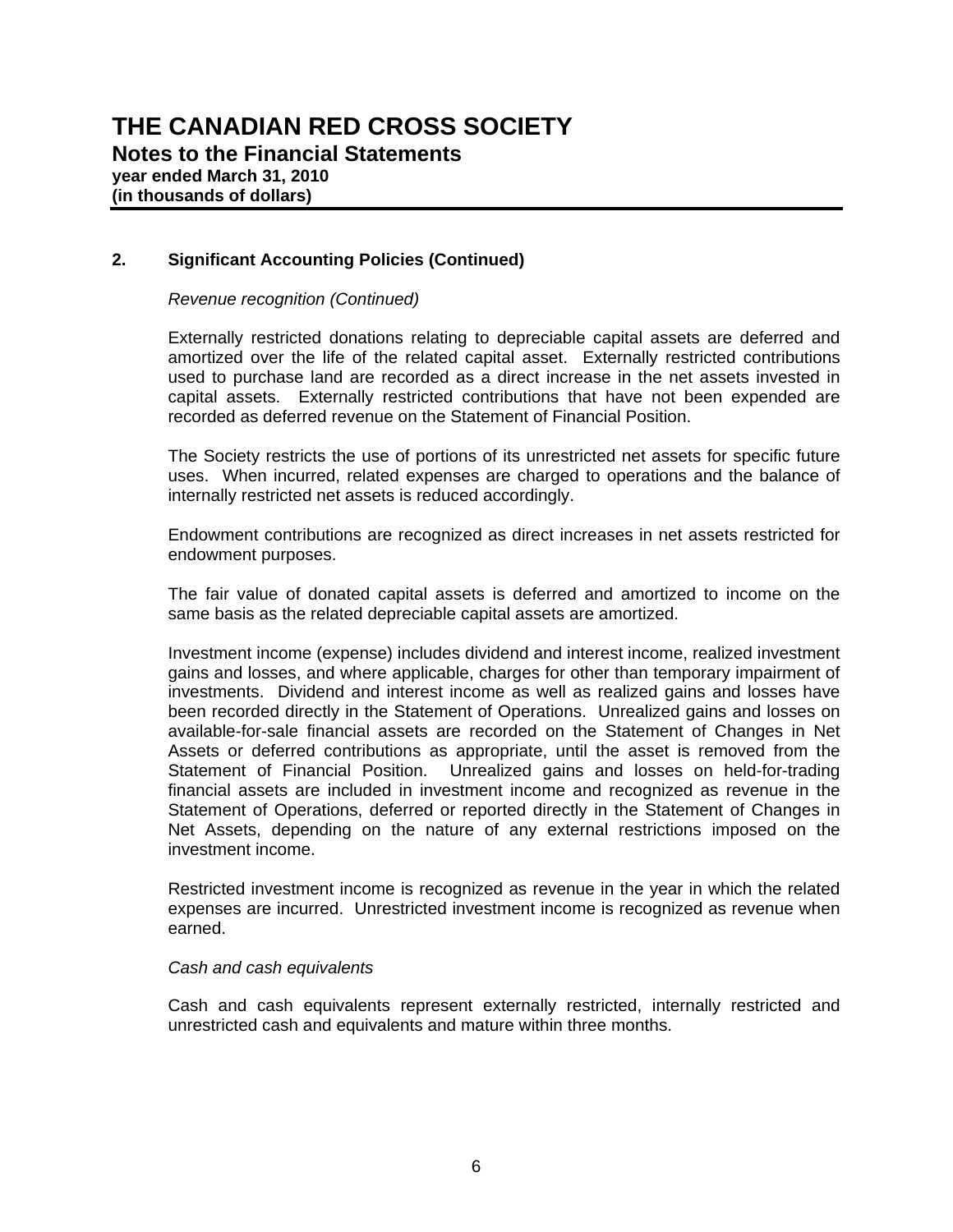### **THE CANADIAN RED CROSS SOCIETY Notes to the Financial Statements year ended March 31, 2010 (in thousands of dollars)**

### **2. Significant Accounting Policies (Continued)**

### *Cash and cash equivalents (Continued)*

Externally restricted cash and cash equivalents are restricted for specified purposes and are not available for the Society's general operations.

Internally restricted cash represents money set aside to fund specific activities identified by management and approved by the Board of Governors. The funds are not available for the Society's general operations.

Unrestricted cash represents funds available for the Society's general operations.

#### *Donated services*

The Society benefits greatly from donated services in the form of volunteer work for various activities. The value of donated services is not recognized in the financial statements because of the difficulty of measurement.

#### *Inventory*

Inventory includes current materials and supplies necessary for the conduct of the Society's operations. Inventory is valued at the lower of cost and replacement value using the moving average method.

#### *Capital assets*

Purchased capital assets are recorded at cost. Contributed capital assets are recorded at estimated fair value at the date of contribution. Amortization is provided on a straightline basis over the estimated useful lives as follows:

| <b>Buildings</b>                           | 20 to 40 years |
|--------------------------------------------|----------------|
| Furniture, office and healthcare equipment | 3 to 5 years   |
| Vehicles                                   | 2 to 5 years   |
| Computer hardware and software             | 2 to 3 years   |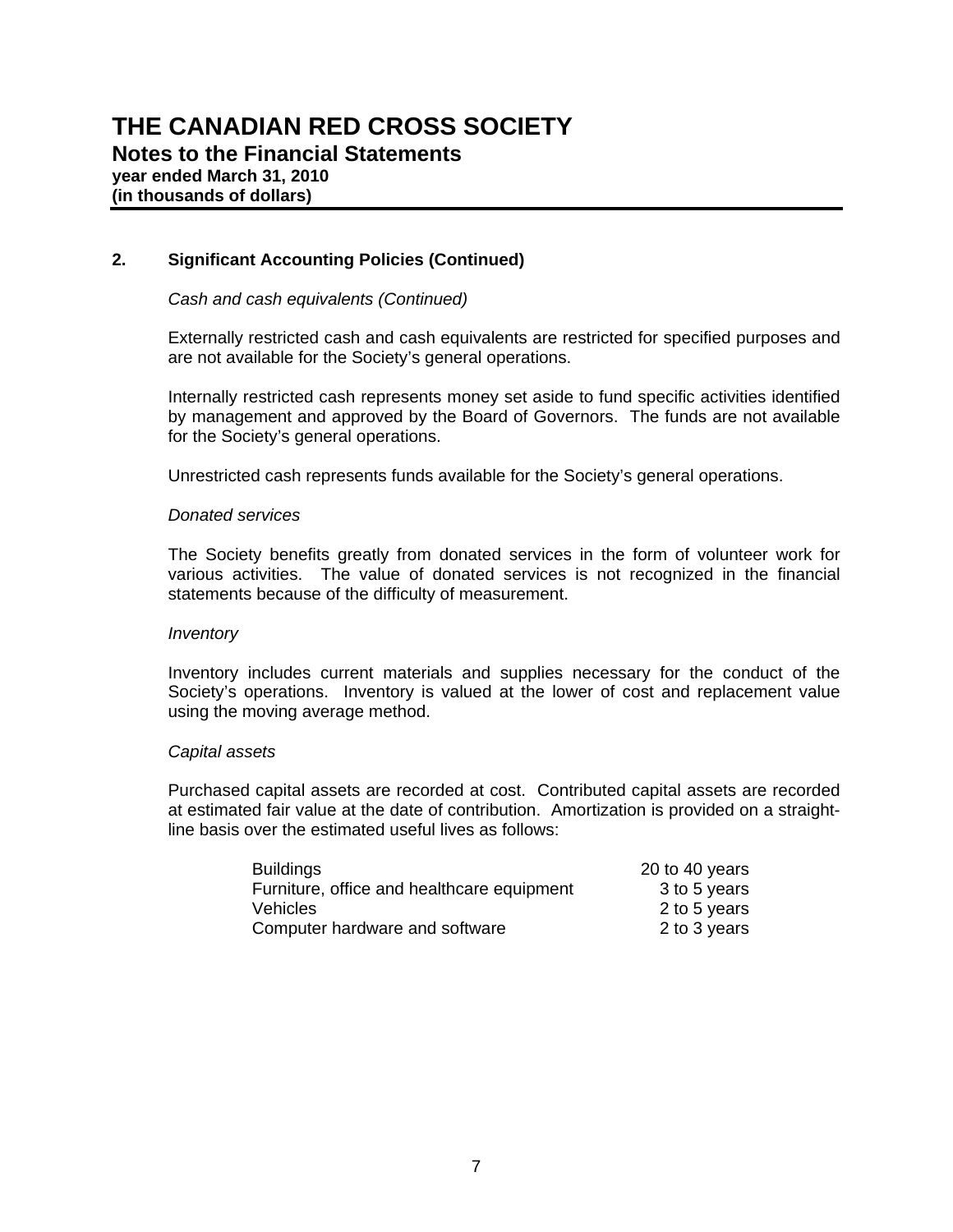### *Post-retirement benefits*

The cost of post-retirement benefits earned by employees is actuarially determined using the projected benefit method prorated on service and management's best estimate of discount rate, retirement ages of employees and expected health care costs. Plan obligations are discounted using current market interest rates and plan assets are presented at fair market value. The Society amortizes past service costs and cumulative unrecognized net actuarial gains and losses, in excess of 10% of the greater of the projected benefit obligation or the market-related value of plan assets, over the expected average remaining service lifetime (EARSL) of the active employee group covered by the plans. The EARSL has been determined to be 17.5 years for the pension defined benefit plan and 16 years for the other benefit plans. The Society measures its accrued benefits obligations for accounting purposes as at March 31 of each year.

### *Use of estimates*

The preparation of these financial statements in conformity with Canadian GAAP for notfor-profit organizations requires management to make estimates and assumptions that affect the amounts reported in the financial statements and the accompanying notes. In the opinion of management, these financial statements reflect, within reasonable limits of materiality, all adjustments necessary to present fairly the results for the years presented. Actual results could differ from these estimates. Assumptions are used in estimating the collectibility of accounts receivable, inventory reserves, useful life of capital assets, accrued liabilities, accrued other benefit plan liabilities and commitments.

### *Classification of financial instruments*

All financial instruments reported on the Statement of Financial Position of the Society are classified as follows:

### Classification:

Cash Held-for-trading Cash equivalents **Cash equivalents** Available-for-sale Accounts receivable **Accounts** receivable **Loans** and receivables Long-term investments Available-for-sale Accounts payable and accrued liabilities **Accounts** Other liabilities **Other liabilities**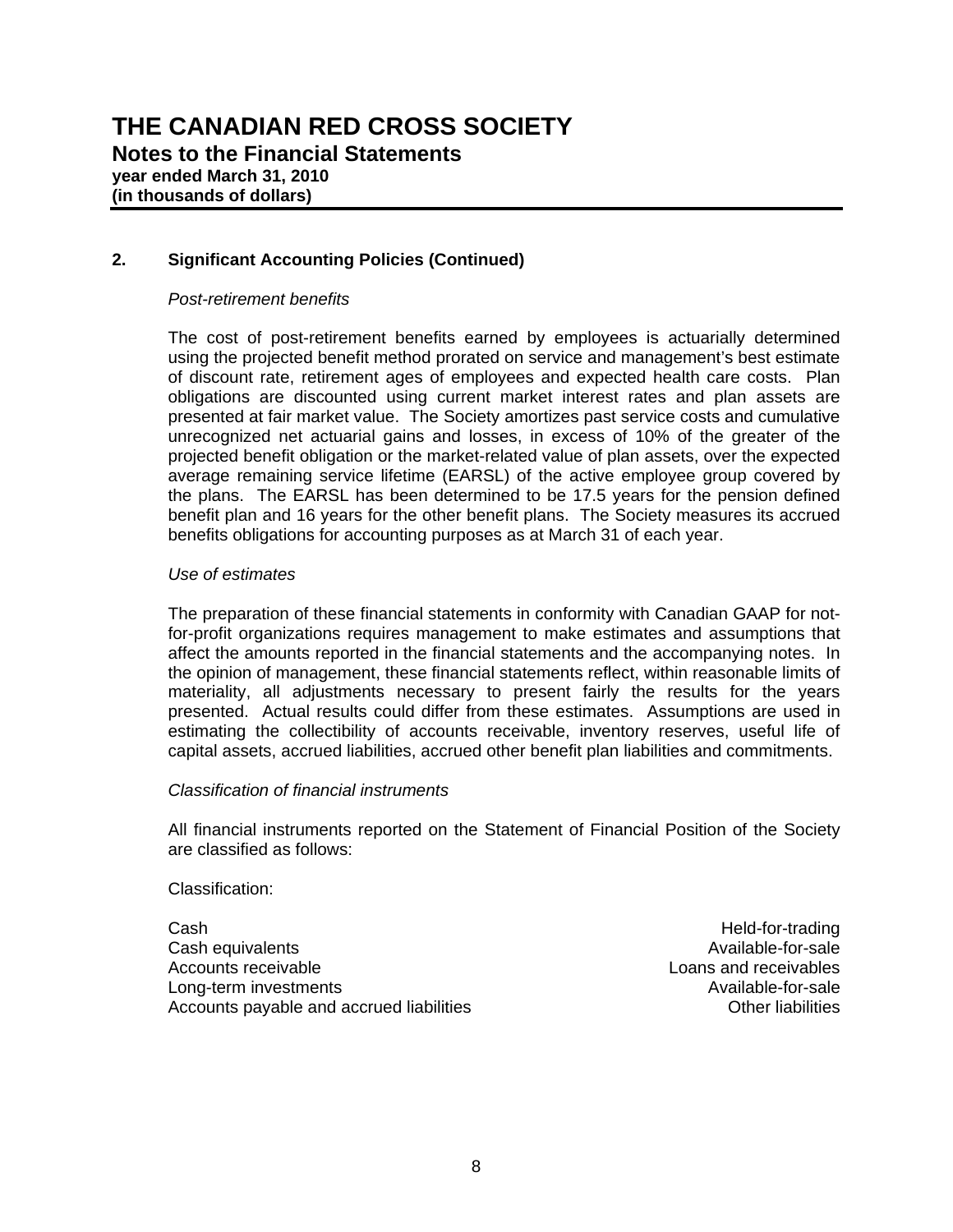### *Held-for-trading*

These financial assets are measured at fair value at the Statement of Financial Position date. Fair value fluctuations including interest earned, interest accrued, gains and losses realized on disposal and unrealized gains and losses are included in investment income.

### *Available-for-sale*

These financial assets are carried at fair value with unrealized gains and losses included in accumulated unrealized gains and losses in the Statement of Changes in Net Assets until realized when the cumulative gains or losses are transferred to revenue or expense.

### *Loans and receivables*

These financial assets are initially measured at fair value and thereafter are measured at amortized cost using the effective interest rate method, less any impairment.

#### *Other liabilities*

These financial liabilities are recorded at amortized cost using the effective interest rate method.

#### *Allocation of expenses*

The Society incurs a number of general support expenses that are common to the administration of the Organization and its programs.

Corporate governance and general management expenses are not allocated and are accounted for in Support Services. Other general support expenses that relate directly to the programs are accounted for in Program Management.

Fund Development expenses are not allocated and are accounted for directly in the Fund Development line of the Society's financial statements.

Facilities are the only expense of which part is allocated directly to the program.

The allocation is based on revenue stream. If a building is directly related to one program and that revenue stream is prevalent, the total cost of that building will be allocated to that program. Those facilities that are common to the administration of the Society and its programs are recorded under the Rental and Facilities line in Schedule A of the Financial Statements.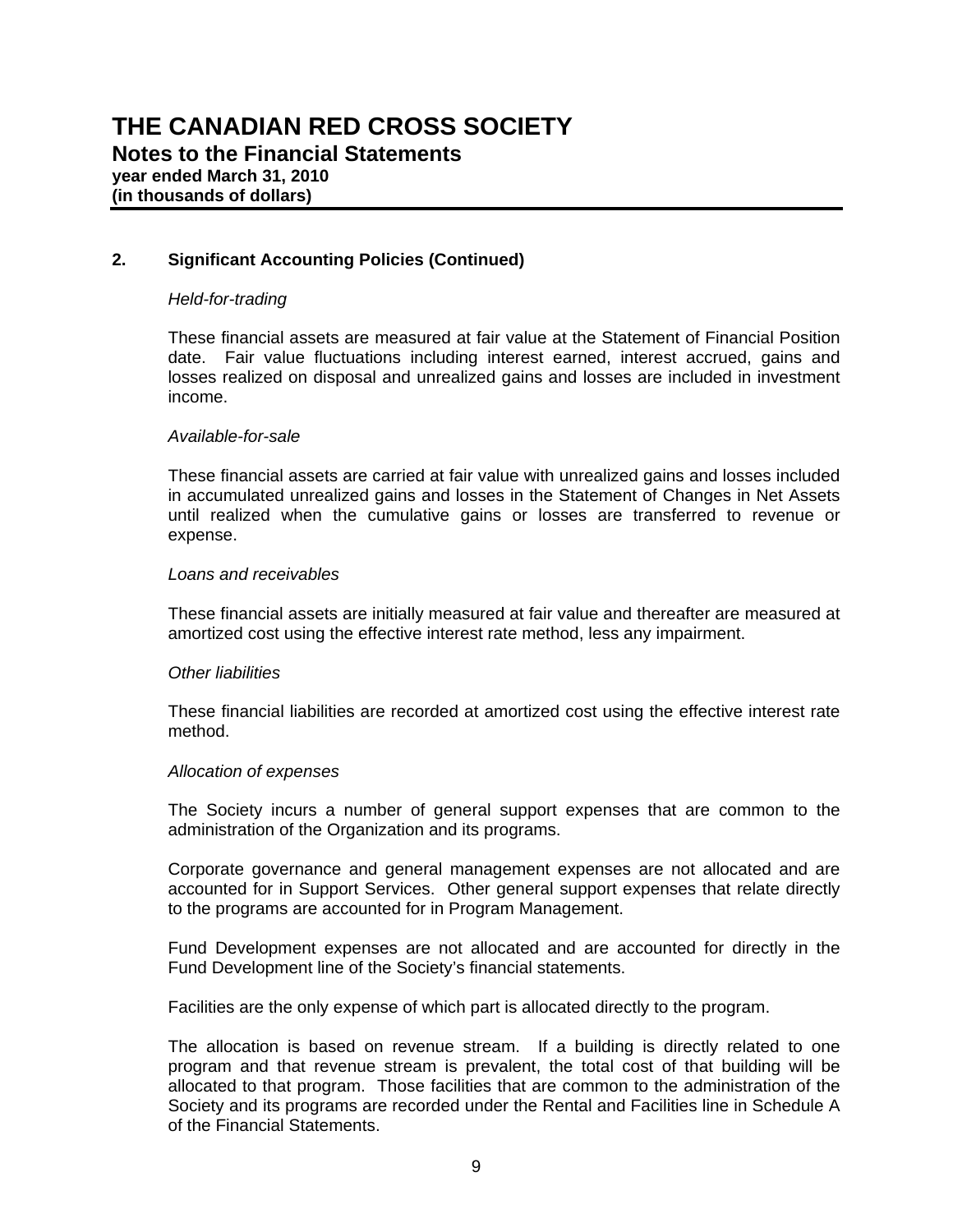*Changes in accounting policies* 

On April 1, 2009 the Society adopted the changes made to Sections 1000, 1540, 4400 and 4460 and the new recommendations of Section 4470 of the Canadian Institute of Chartered Accountants (CICA) Handbook.

Section 1000, *Financial Statement Concepts*, was amended to clarify the criteria for recognizing an asset.

Section 1540, *Cash Flow Statements*, has been amended to include not-for-profit organizations within its scope. As a result, investing and financing activities are now required to be presented separately.

Section 4400, *Financial Statement Presentation by Not-For-Profit Organizations*, has been amended in order to eliminate the requirement to treat net assets invested in capital assets as a separate component of net assets and, instead, permit a not-for-profit organization to present such an amount as a category of internally restricted net assets when it chooses to do so. It also clarifies that revenues and expenses must be recognized and presented on a gross basis when a not-for-profit organization is acting as a principal in transactions.

Section 4460, *Disclosure of Related Party Transactions by Not-For-Profit Organizations*, has been amended to make the language in Section 4460 consistent with Section 3840, *Related Party Transactions*.

Section 4470, *Disclosure of Allocated Expenses by Not-For-Profit Organizations*, establishes disclosure standards for a not-for-profit organization that classifies its expenses by function and allocates its expenses to a number of functions to which the expenses relate.

On April 1, 2009, the Society also adopted the Abstract No. 123 of the Emerging Issues Committee (EIC) of the CICA, which was amended to apply to not-for-profit organizations and requires them to disclose revenues and expenses in accordance with the guidelines in EIC-123, *Reporting Revenue Gross as a Principal Versus Net as an Agent*.

Except for the new disclosures required under Section 4470 which are provided in Note 11 and presentation changes following adoption of EIC-123, the adoption of those new standards had no impact on the financial statements.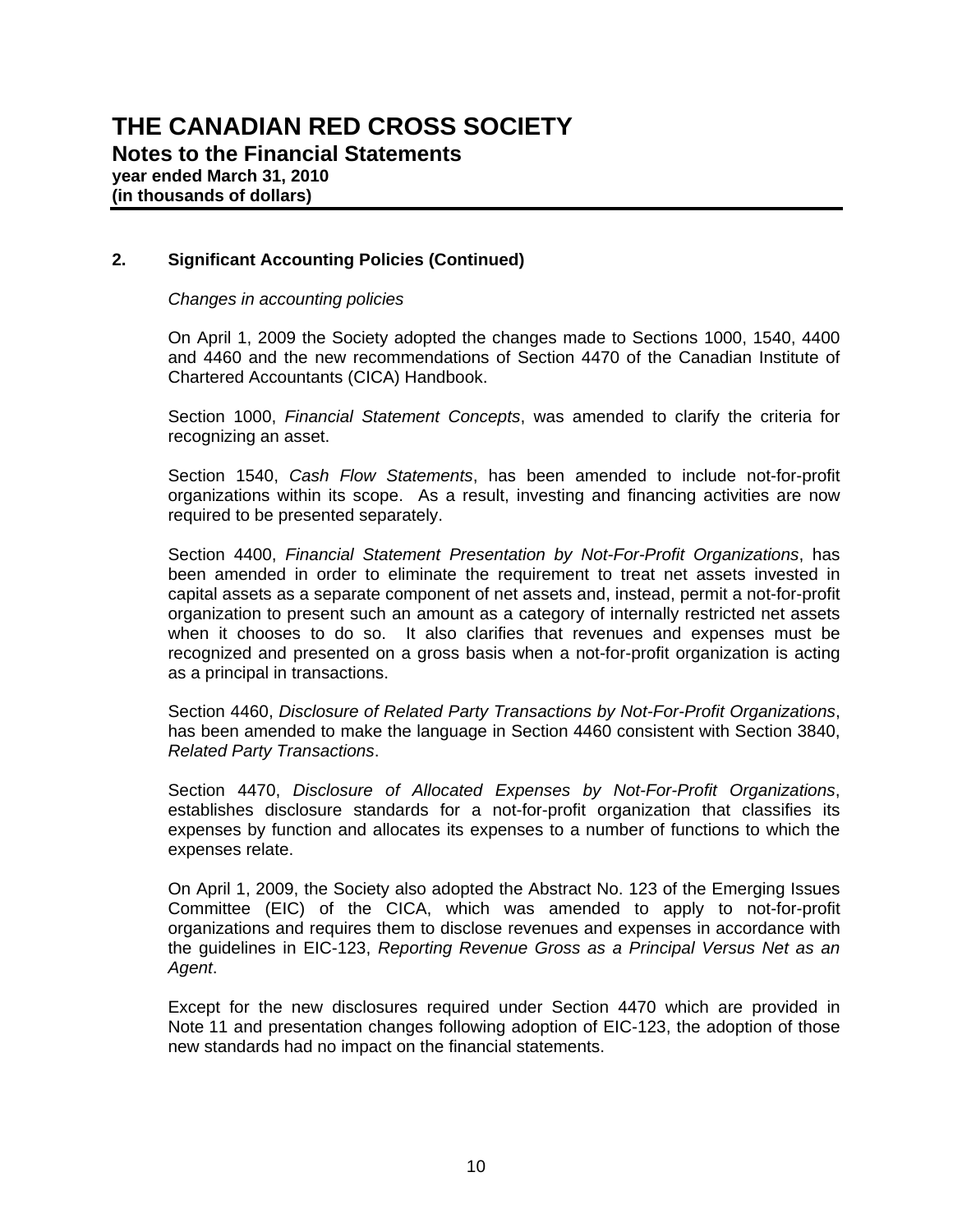### **THE CANADIAN RED CROSS SOCIETY Notes to the Financial Statements year ended March 31, 2010 (in thousands of dollars)**

### **3. Capital Management**

The Society's objectives when managing capital (net assets) are:

- a) to ensure that sufficient financial resources are in place to deliver on the priorities set by the Board of Governors during its annual strategic plan review;
- b) to maintain a minimum reserve in Internally Restricted Fund to ensure the capability of operations in the event of unexpected events;
- c) to invest funds in financial instruments permitted under the Statement of Investment Policies and Procedures; and
- d) to manage grants and donations with external restrictions that specifies the conditions for using these financial resources.

The Society monitors its capital by reviewing various financial metrics, including cash flows and variances to forecasts and budgets.

Capital management objectives, policies and procedures are unchanged since the preceding year.

The Society has complied with all the capital requirements, including the requirements respecting the external restrictions.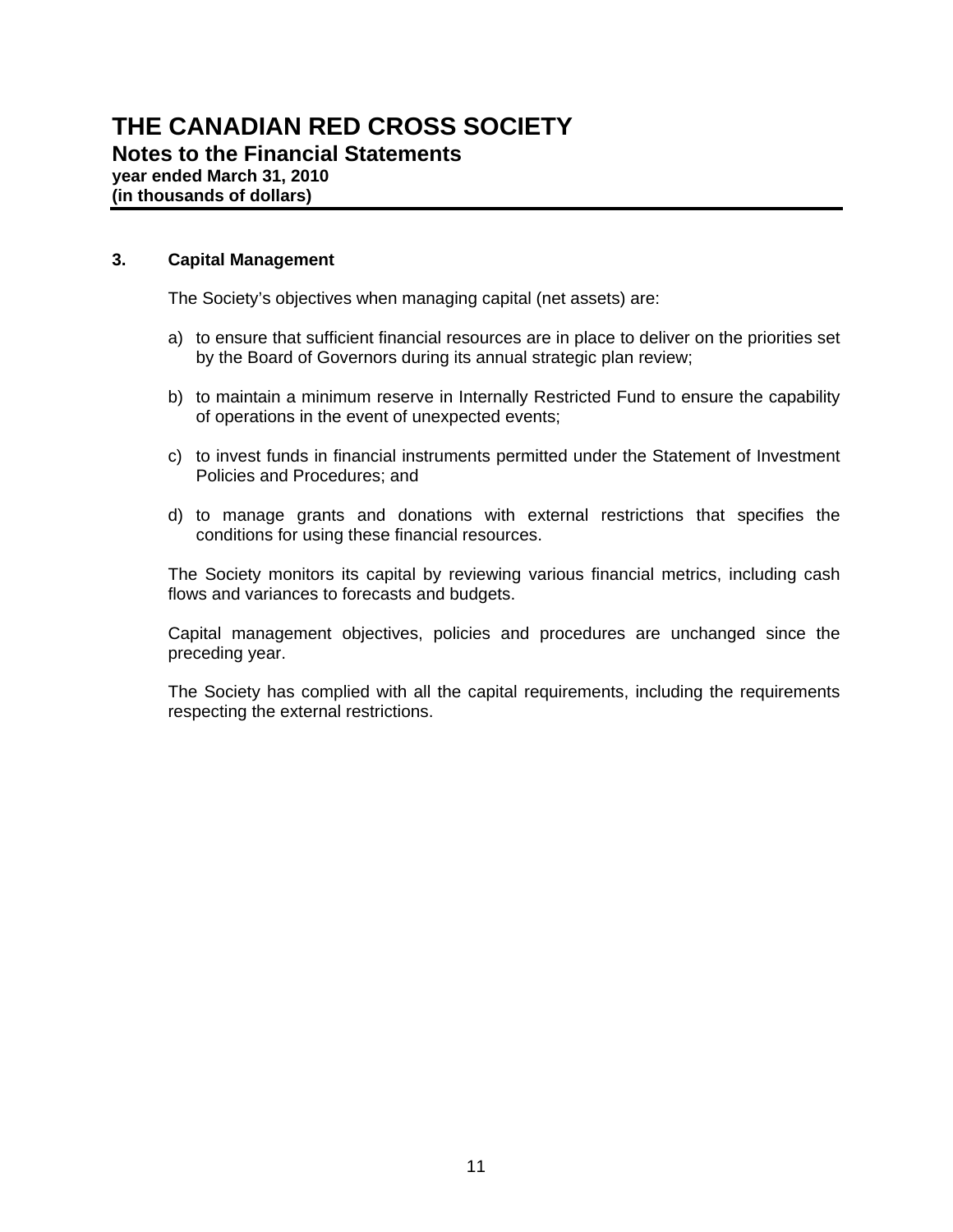**Notes to the Financial Statements**

**year ended March 31, 2010**

**(in thousands of dollars)**

### **4. Cash and cash equivalents**

|                                        |               | 2010         | 2009         |               |  |  |
|----------------------------------------|---------------|--------------|--------------|---------------|--|--|
|                                        |               | Fair         |              | Fair          |  |  |
|                                        | <u>Cost</u>   | <u>Value</u> | <b>Cost</b>  | <b>Value</b>  |  |  |
| Cash                                   |               |              |              |               |  |  |
| Unrestricted                           | \$<br>3,588   | \$<br>3,588  | \$<br>12,648 | \$<br>12,648  |  |  |
| <b>Externally restricted - General</b> | 21,191        | 21,191       | 34,800       | 34,800        |  |  |
| Externally restricted - Haiti          | 107,659       | 107,659      |              |               |  |  |
| Externally restricted - Tsunami        | 961           | 961          | 951          | 951           |  |  |
| Internally restricted - General        | 251           | 251          | 251          | 251           |  |  |
|                                        |               |              |              |               |  |  |
| <b>Total cash</b>                      | 133,650       | 133,650      | 48,650       | 48,650        |  |  |
| <b>Cash equivalents</b>                |               |              |              |               |  |  |
| Unrestricted                           | 9,902         | 9,901        | 406          | 434           |  |  |
| Externally restricted - Tsunami        | 20,380        | 20,380       | 42,329       | 42,329        |  |  |
| Internally restricted - General        | 2,906         | 2,906        | 2,904        | 2,904         |  |  |
| Internally restricted - Tsunami        | 12,053        | 12,053       | 10,380       | 10,380        |  |  |
|                                        |               |              |              |               |  |  |
| <b>Total cash equivalents</b>          | 45,241        | 45,240       | 56,019       | 56,047        |  |  |
| <b>Total cash and cash</b>             |               |              |              |               |  |  |
| equivalents                            | 178,891<br>\$ | 178,890<br>S | \$104,669    | 104,697<br>S. |  |  |

### **5. Investments**

|                 | 2010        |           |       |         | 2009 |           |      |        |  |
|-----------------|-------------|-----------|-------|---------|------|-----------|------|--------|--|
|                 |             | Fair      |       |         |      |           |      | Fair   |  |
|                 | <u>Cost</u> |           | Value |         | Cost |           |      | Value  |  |
| Notes and GIC's | \$          | 4,922     | \$    | 5,097   | S    | 4,879     | - \$ | 5,235  |  |
| Fixed income    |             | 89,621    |       | 89,405  |      | 73,676    |      | 75,448 |  |
| Equities        |             | 13,028    |       | 14,027  |      | 24,957    |      | 17,400 |  |
| <b>Total</b>    |             | \$107,571 |       | 108,529 |      | \$103,512 | \$.  | 98,083 |  |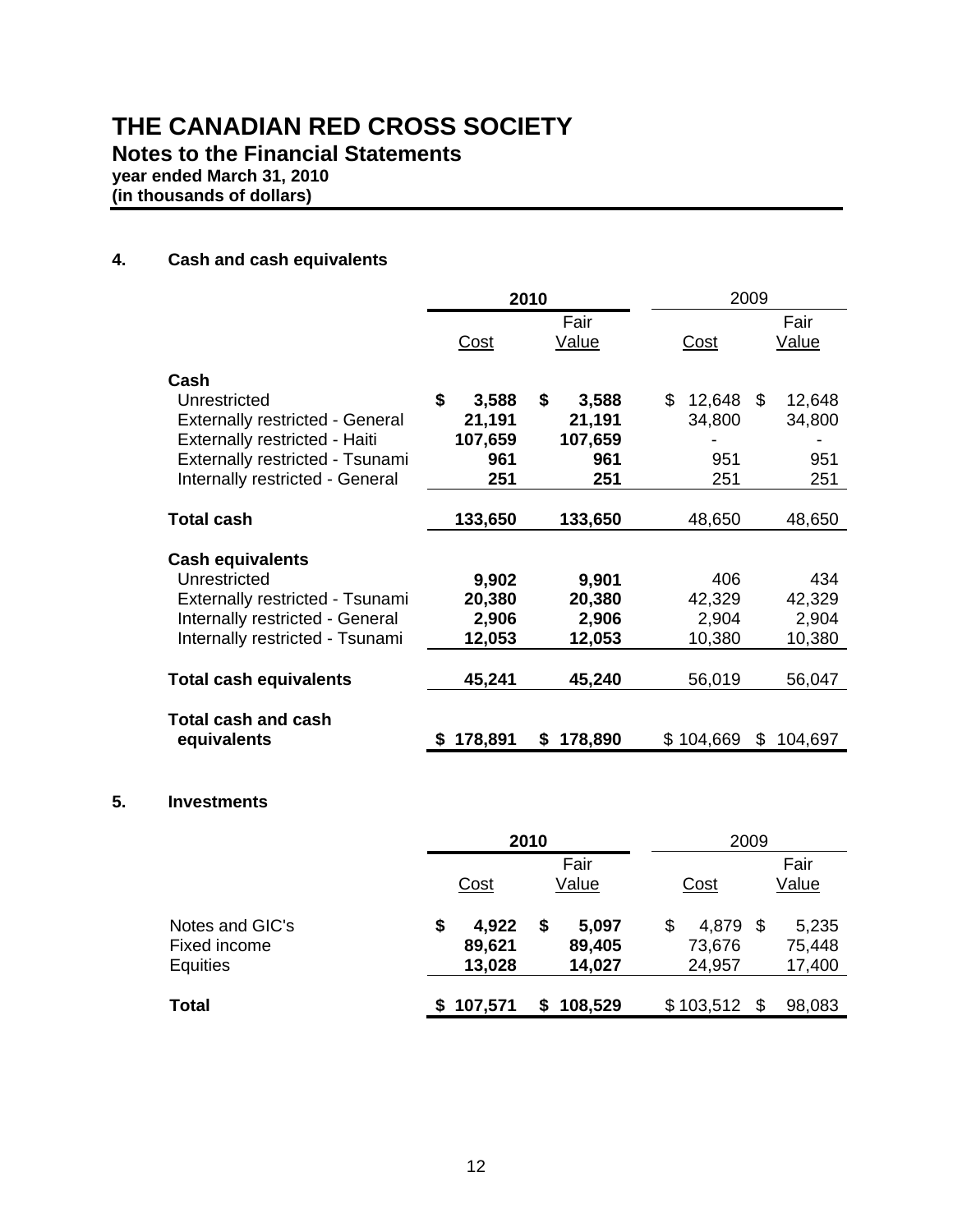### **5. Investments (Continued)**

The fair values of long-term investments are based on quoted market prices.

 Fixed income investments are comprised of Government of Canada and corporate bonds with maturity dates from 2011 to 2015, earning interest from 0.50% to 10.35%.

Long term investments are externally and internally restricted as follows:

|                                                                                                                                                        | 2010                                 | 2009                                 |
|--------------------------------------------------------------------------------------------------------------------------------------------------------|--------------------------------------|--------------------------------------|
| <b>Externally Restricted - General</b><br><b>Externally Restricted - Tsunami</b><br>Internally Restricted - General<br>Internally Restricted - Tsunami | 43,949<br>11,657<br>40,374<br>12,549 | 20,187<br>25,139<br>40,376<br>12,381 |
|                                                                                                                                                        | 108,529                              | 98,083                               |

 \$56,639 (2009 - \$90,229) of the total investments and cash equivalents relates to Tsunami.

Gross investment income earned is reported as follows:

|                                                            | 2010           | 2009           |
|------------------------------------------------------------|----------------|----------------|
| Investment income - General<br>Investment income - Tsunami | 2.867<br>1.931 | 5.258<br>3,688 |
| <b>Total Investment Income Earned</b>                      | 4.798          | 8.946          |

### **6. Capital Assets**

|                                                              |                       |    | 2010                        |                       | 2009                  |
|--------------------------------------------------------------|-----------------------|----|-----------------------------|-----------------------|-----------------------|
|                                                              | Cost                  |    | Accumulated<br>Amortization | Net Book<br>Value     | Net Book<br>Value     |
| Land<br><b>Buildings</b><br>Furniture, office and            | \$<br>8,759<br>53,624 | \$ | 21,754                      | \$<br>8,759<br>31,870 | \$<br>9,001<br>26,249 |
| healthcare equipment<br><b>Vehicles</b><br>Computer hardware | 12,582<br>9,281       |    | 9,207<br>6,486              | 3,375<br>2,795        | 3,892<br>2,749        |
| and software                                                 | 3,160                 |    | 2,168                       | 992                   | 1,323                 |
|                                                              | \$<br>87,406          | \$ | 39,615                      | \$<br>47,791          | \$<br>43,214          |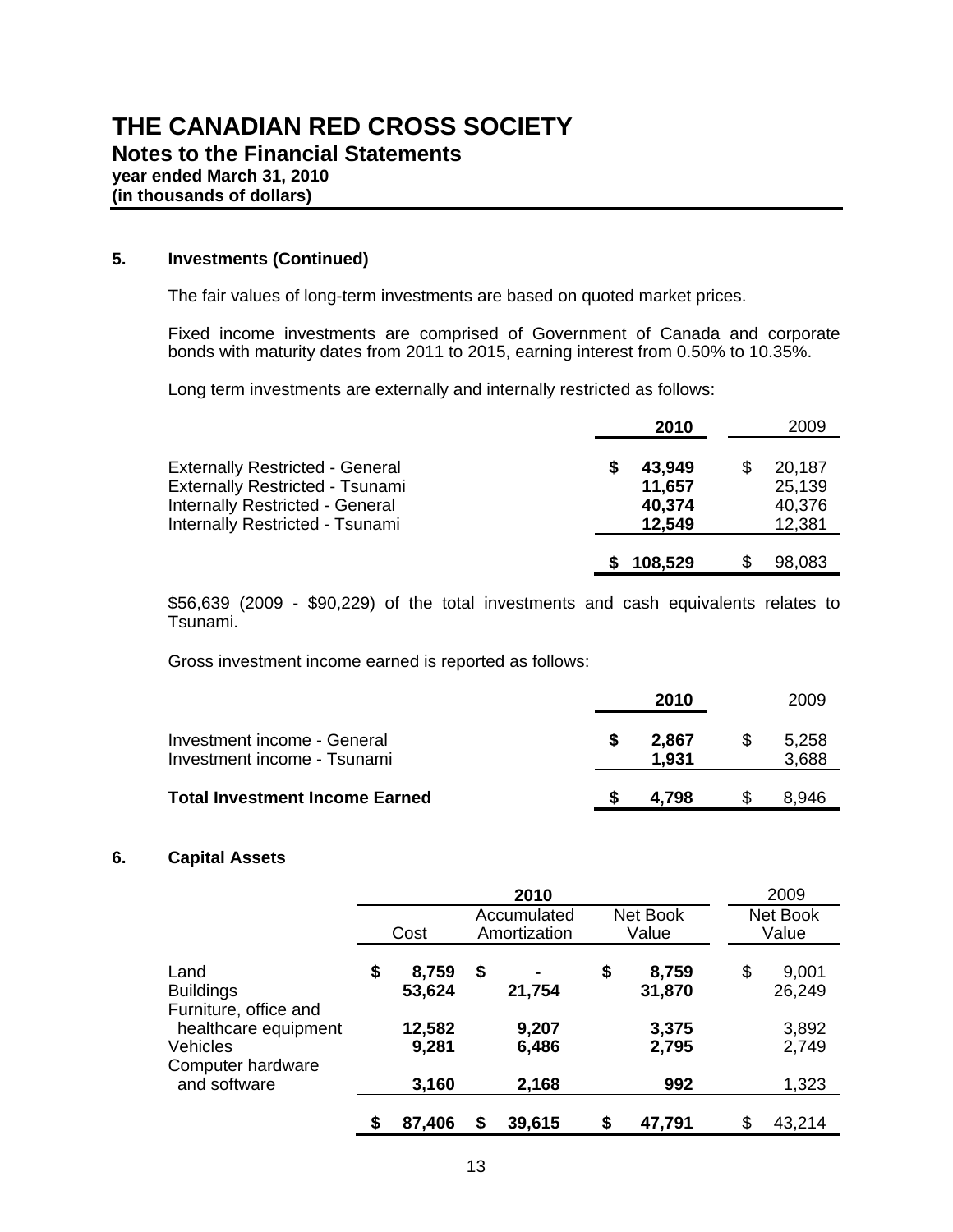### **7. Deferred Revenue**

 Deferred revenue is comprised of amounts restricted for the funding of expenses to be incurred in the future. The movement of the deferred revenue is as follows:

|                                     |                                                                                                        |           | 2010         |           |                | 2009         |              |  |
|-------------------------------------|--------------------------------------------------------------------------------------------------------|-----------|--------------|-----------|----------------|--------------|--------------|--|
|                                     | Haiti<br>General<br>Tsunami<br>\$<br>65,749 \$<br>60,961<br>\$<br>$\blacksquare$<br>106,424<br>135,033 |           | <b>Total</b> | General   | <u>Tsunami</u> | Total        |              |  |
| Opening<br>balance                  |                                                                                                        |           |              | \$126,710 | \$51,215       | \$172,391    | \$223,606    |  |
| Donations<br>received<br>Recognized |                                                                                                        |           |              | 241,457   | 111,978        |              | 111,978      |  |
| as revenue                          | (114, 245)                                                                                             | (18, 055) | (31, 635)    | (163,935) | (97,444)       | (111, 430)   | (208, 874)   |  |
| Closing<br>balance                  | 57,928                                                                                                 | 116,978   | 29,326       | 204,232   | 65,749         | 60,961       | 126,710      |  |
| Less long-term<br>portion           | $\blacksquare$                                                                                         | (42,328)  | (11, 657)    | (53,985)  | ٠              | (37, 520)    | (37, 520)    |  |
| Short-term<br>portion               | 57.928<br>\$                                                                                           | \$74,650  | S<br>17,669  | \$150,247 | \$65,749       | 23,441<br>\$ | \$<br>89,190 |  |

 Tsunami and Haiti deferred revenue is recognized as part of the international programming revenue in the detailed statement of operations in Schedule A.

### **8. Deferred Contributions Related to Capital Assets**

Deferred contributions related to capital assets represent the unamortized amount of donations and grants received and used for the purchase of capital assets. The changes in the deferred contributions balance for the year are as follows:

|                                                                                                           | 2010              | 2009              |
|-----------------------------------------------------------------------------------------------------------|-------------------|-------------------|
| Balance, beginning of year                                                                                | 12,843<br>S.      | 12,383            |
| Cash contributions received and used<br>during the year<br>Amortization of deferred capital contributions | 2,088<br>(4, 349) | 3,901<br>(3, 441) |
| Balance, end of year                                                                                      | 10,582            | 12,843            |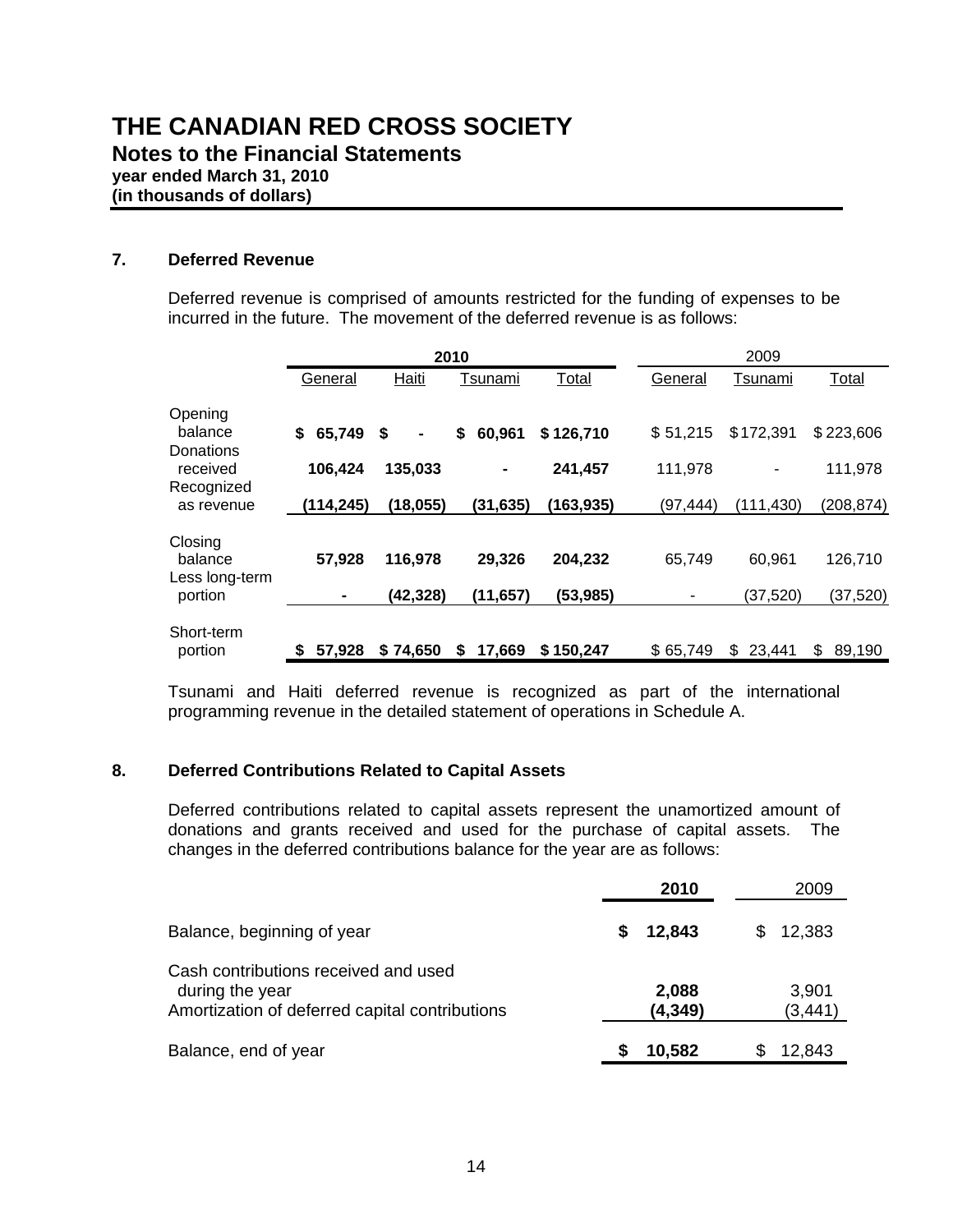### **9. Employee Future Benefits**

The Society has a defined contribution and a defined benefit pension plan. The Society's contribution to its employees' defined contribution pension plan was approximately \$2,154 (2009 - \$2,184).

The Society discontinued the defined benefit option of its pension plan. Members were given the option to convert their entitlements to a defined contribution basis or to have an annuity purchased on their behalf. Certain members' elections with respect to the conversion of past service benefits accrued to September 30, 1998 have not been finalized; therefore, no annuities have been purchased. The Society remains responsible for the frozen benefits accrued under the defined benefit option of the Plan up to September 30, 1998.

The Society also sponsors life and health care benefits for its retired employees (Other Benefit Plans). These benefits are not funded.

The last actuarial valuation for its pension defined benefit plan was performed in September 2007 and the next actuarial valuation must be performed by September 2010. The last actuarial valuation for its other benefit plans was performed in March 2010 and the next actuarial valuation must be performed by March 2013.

|                                                          |      | <b>Pension Defined Benefit</b><br>Plan |                          | <b>Other Benefit</b><br>Plans |           |    |          |  |
|----------------------------------------------------------|------|----------------------------------------|--------------------------|-------------------------------|-----------|----|----------|--|
|                                                          | 2010 |                                        | 2009                     |                               | 2010      |    | 2009     |  |
| Fair value of plan assets<br>Accrued benefit obligation  | \$   | 12,463<br>(4,701)                      | \$<br>11,568<br>(4, 133) | \$                            | (9,623)   | \$ | (8, 754) |  |
| Surplus (deficit)                                        |      | 7,762                                  | 7,435                    |                               | (9,623)   |    | (8, 754) |  |
| Unamortized net actuarial<br>gain<br>Valuation allowance |      | (1,899)<br>(5,630)                     | (1,767)<br>(5,389)       |                               | (7, 217)  |    | (8,292)  |  |
| Accrued benefit<br>asset (liability)                     |      | 233                                    | \$<br>279                | \$                            | (16, 840) |    | (17,046) |  |

The information about the employee benefit plans is presented in the tables below: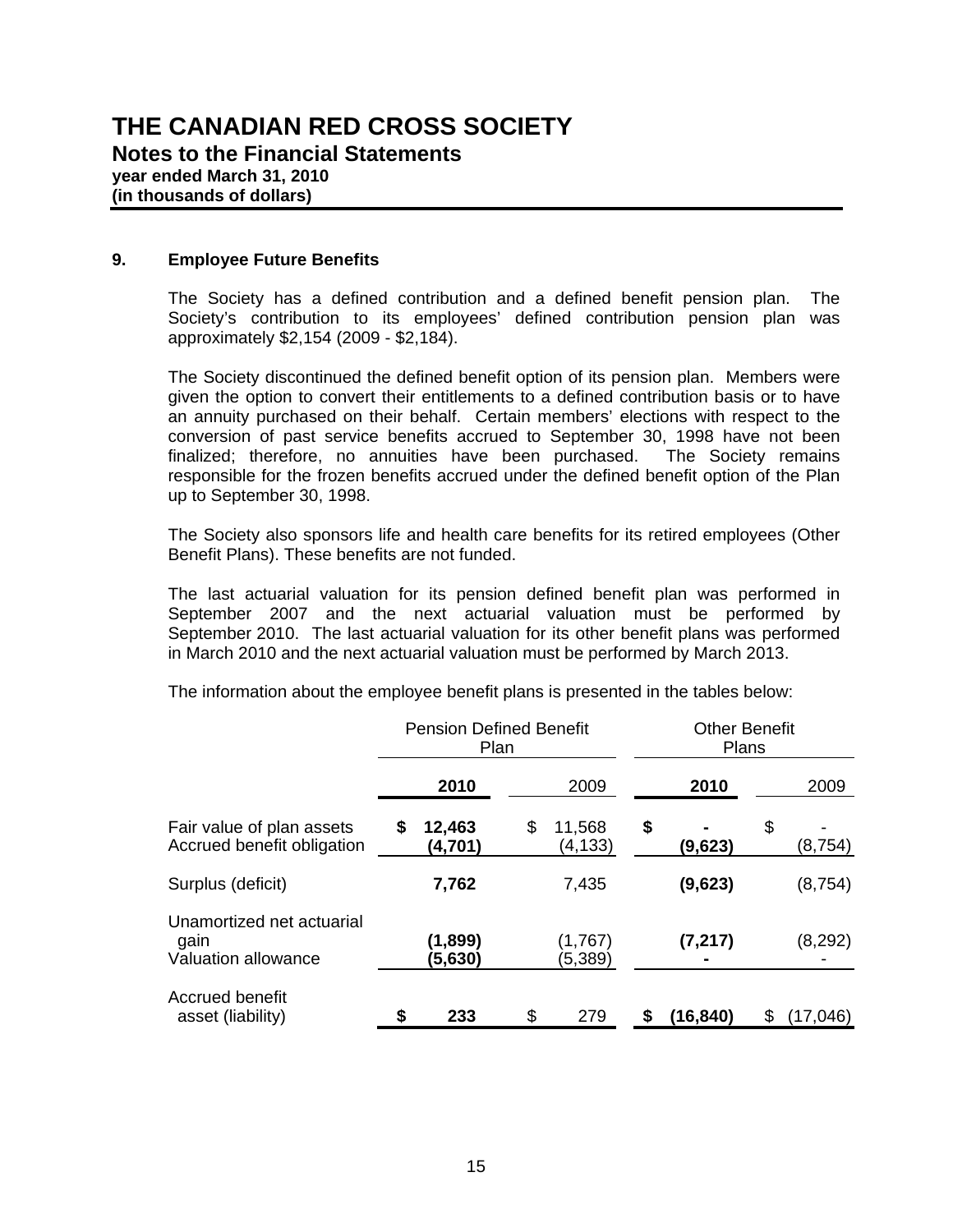### **THE CANADIAN RED CROSS SOCIETY Notes to the Financial Statements year ended March 31, 2010 (in thousands of dollars)**

### **9. Employee Future Benefits (Continued)**

Elements of costs recognized in the year:

|                                                      |    | <b>Pension Defined Benefit</b><br>Plan |    | <b>Other Benefit</b><br>Plans |    |                |    |                |  |  |  |  |
|------------------------------------------------------|----|----------------------------------------|----|-------------------------------|----|----------------|----|----------------|--|--|--|--|
| Current service cost<br>(employer)<br>Interest cost  |    | 2010                                   |    | 2009                          |    | 2010           |    | 2009           |  |  |  |  |
|                                                      | \$ | 77<br>345                              | \$ | 82<br>253                     | \$ | 350<br>657     | \$ | 461<br>515     |  |  |  |  |
| Expected return on<br>plan assets<br>Amortization of |    | (573)                                  |    | (631)                         |    |                |    |                |  |  |  |  |
| transitional asset<br>Amortization of net            |    | (31)                                   |    |                               |    |                |    | (31)           |  |  |  |  |
| actuarial gain<br>Amortization of past               |    | (13)                                   |    | (57)                          |    | (473)<br>(185) |    | (412)<br>(185) |  |  |  |  |
| service cost<br>Increase in valuation<br>allowance   |    | 241                                    |    | 471                           |    |                |    |                |  |  |  |  |
|                                                      | \$ | 46                                     | \$ | 87                            | \$ | 349            | \$ | 379            |  |  |  |  |

Plan assets are held by Manulife. Based on the fair value of the plan assets at March 31, 2010, the assets of the Plan were composed of 33% in equity, 65% in fixed income, and 2% in short-term securities and cash (2009 - 28% in equity, 70% in fixed income, and 2% in short-term securities and cash).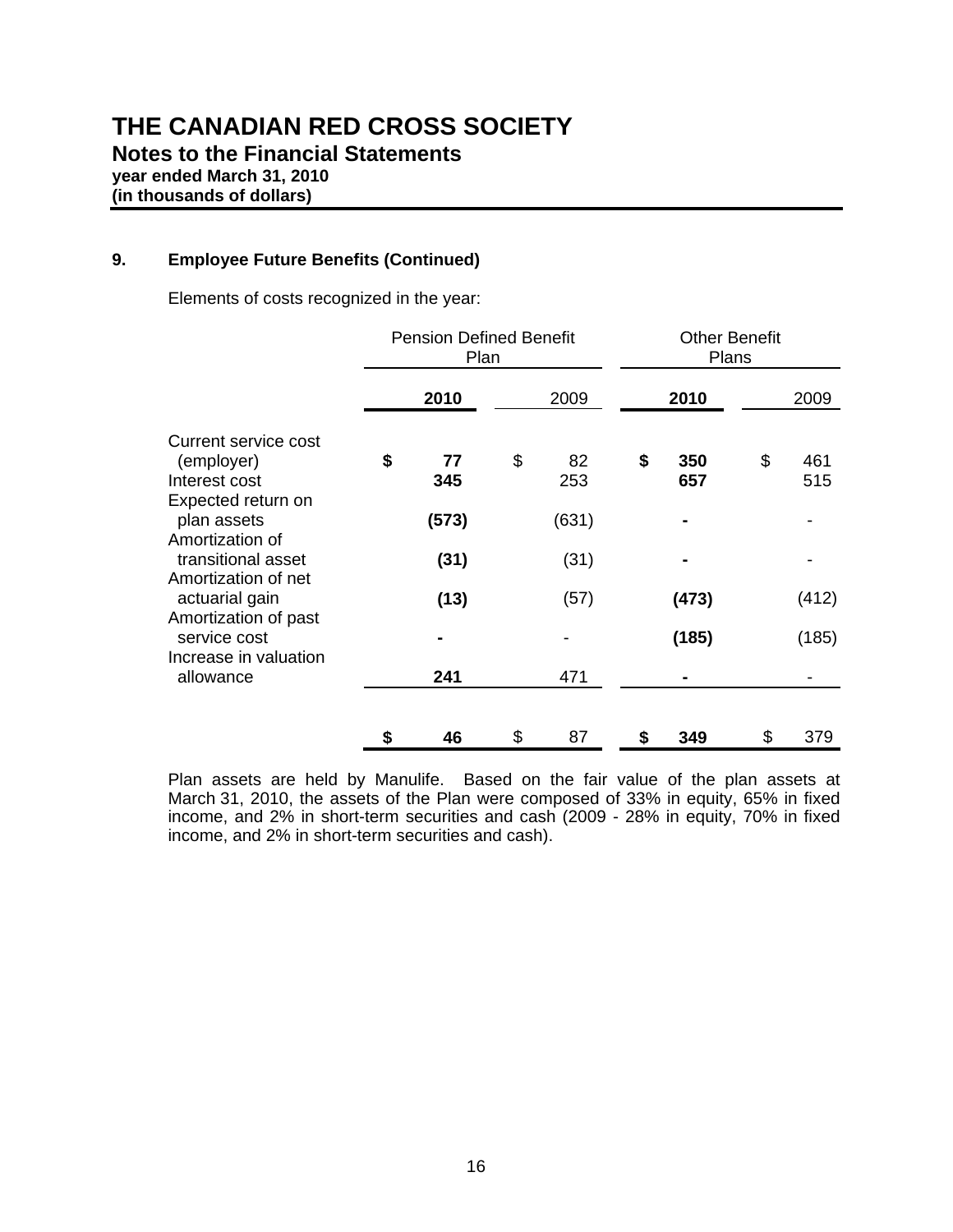### **9. Employee Future Benefits (Continued)**

The significant actuarial assumptions adopted in measuring the Society's accrued benefit obligations are as follows:

|                                                        | <b>Pension Defined Benefit</b><br>Plan |       | <b>Other Benefit</b><br>Plans |       |
|--------------------------------------------------------|----------------------------------------|-------|-------------------------------|-------|
|                                                        | 2010                                   | 2009  | 2010                          | 2009  |
| Discount rate for<br>obligations                       | 5.75%                                  | 8.50% | 6.25%                         | 9.00% |
| Discount rate for<br>expense                           | 8.50%                                  | 6.00% | 9.00%                         | 6.25% |
| Expected long-term<br>rate of return on<br>plan assets | 5.00%                                  | 5.00% |                               |       |
| Rate of compensation<br>increase                       | 3.00%                                  | 3.00% | 3.00%                         | 3.00% |
| Post-retirement<br>indexation                          | 2.19%                                  | 1.31% |                               |       |
| indexation                                             | Pre-retirement<br>2.19%                |       |                               |       |

Other information about the Society's benefit plans is as follows:

|                                                             |                | <b>Pension Defined Benefit</b><br>Plan |      | <b>Other Benefit</b><br>Plans |    |            |      |            |  |
|-------------------------------------------------------------|----------------|----------------------------------------|------|-------------------------------|----|------------|------|------------|--|
|                                                             | 2010           |                                        | 2009 |                               |    | 2010       | 2009 |            |  |
| Employees and<br>employer<br>contributions<br>Benefits paid | 77<br>5<br>155 |                                        | \$   | 82<br>216                     | \$ | 554<br>554 | \$   | 435<br>435 |  |

For measurement purposes of the Other Benefit Plans, a 4.5% (2009 - 9.0%) annual rate of increase in the per capita cost of covered hospital benefits was assumed (2009 the rate was assumed to decrease linearly to 4.5% over 9 years and remain at 4.5% thereafter). The per capita cost of drugs was assumed to increase by 9.0% (2009 - 10.0%) and was assumed to decrease linearly to 4.5% over 19 years and remain at 4.5% thereafter. The per capita cost of dental and other benefits was assumed to increase at 4.5% per annum. The impact of a 1% increase or decrease in the rate assumption would be \$99.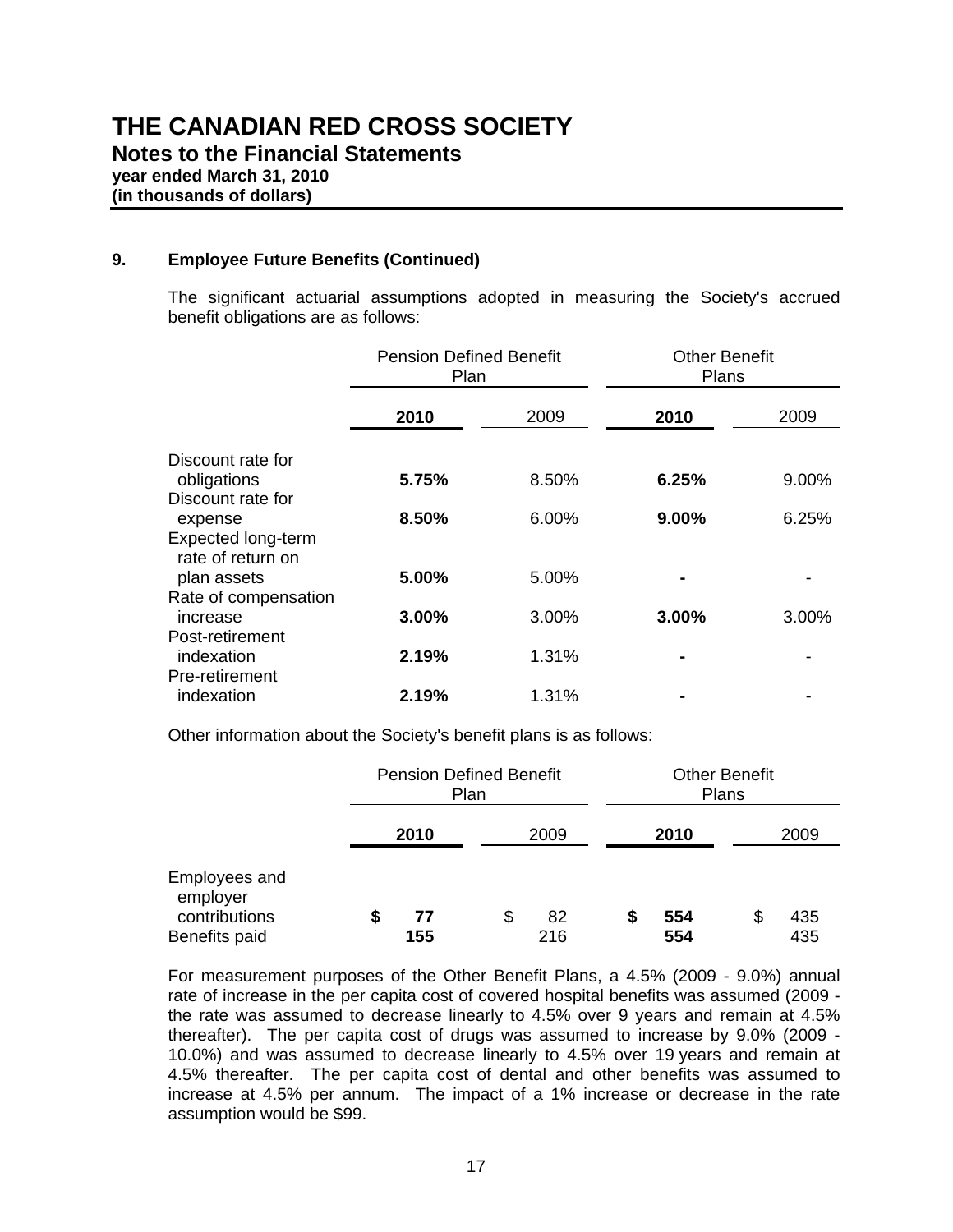### **10. Fundraising Revenue and Expenses**

Fundraising revenue and expenses are as follows:

|                                                                                                                                                                   |    | 2010                                      | 2009                                     |
|-------------------------------------------------------------------------------------------------------------------------------------------------------------------|----|-------------------------------------------|------------------------------------------|
| Revenue<br><b>Bequests</b><br>Direct marketing<br>Lotteries and gaming<br>Special events and other fundraising                                                    | \$ | 6,056<br>16,568<br>6,390<br>9,825         | \$<br>7,963<br>15,650<br>6,712<br>11,120 |
| Total fundraising revenue                                                                                                                                         |    | 38,839                                    | 41,445                                   |
| Direct expenses<br><b>Bequests</b><br>Direct marketing<br>Lotteries and gaming <sup>1</sup><br>Special events and other fundraising<br>Total fundraising expenses |    | 941<br>10,139<br>4,241<br>7,649<br>22,970 | 973<br>5,370<br>4,426<br>6,665<br>17,434 |
| Net fundraising revenues                                                                                                                                          | S  | 15,869                                    | \$<br>24,011                             |
| Lotteries and gaming expenses are as follows:                                                                                                                     |    |                                           |                                          |
|                                                                                                                                                                   |    | 2010                                      | 2009                                     |
| <b>Prizes</b><br>Marketing and other                                                                                                                              | \$ | 1,952<br>2,289                            | \$<br>2,068<br>2,358                     |
|                                                                                                                                                                   | \$ | 4,241                                     | \$<br>4,426                              |

 In addition to the net fundraising revenues of \$15,869 (2009 - \$24,011), the Society received restricted donations accounted for as deferred revenue of \$241,457 (2009 - \$111,978) for a total fundraising net revenue of \$257,326 (2009 - \$135,989) raised in the year.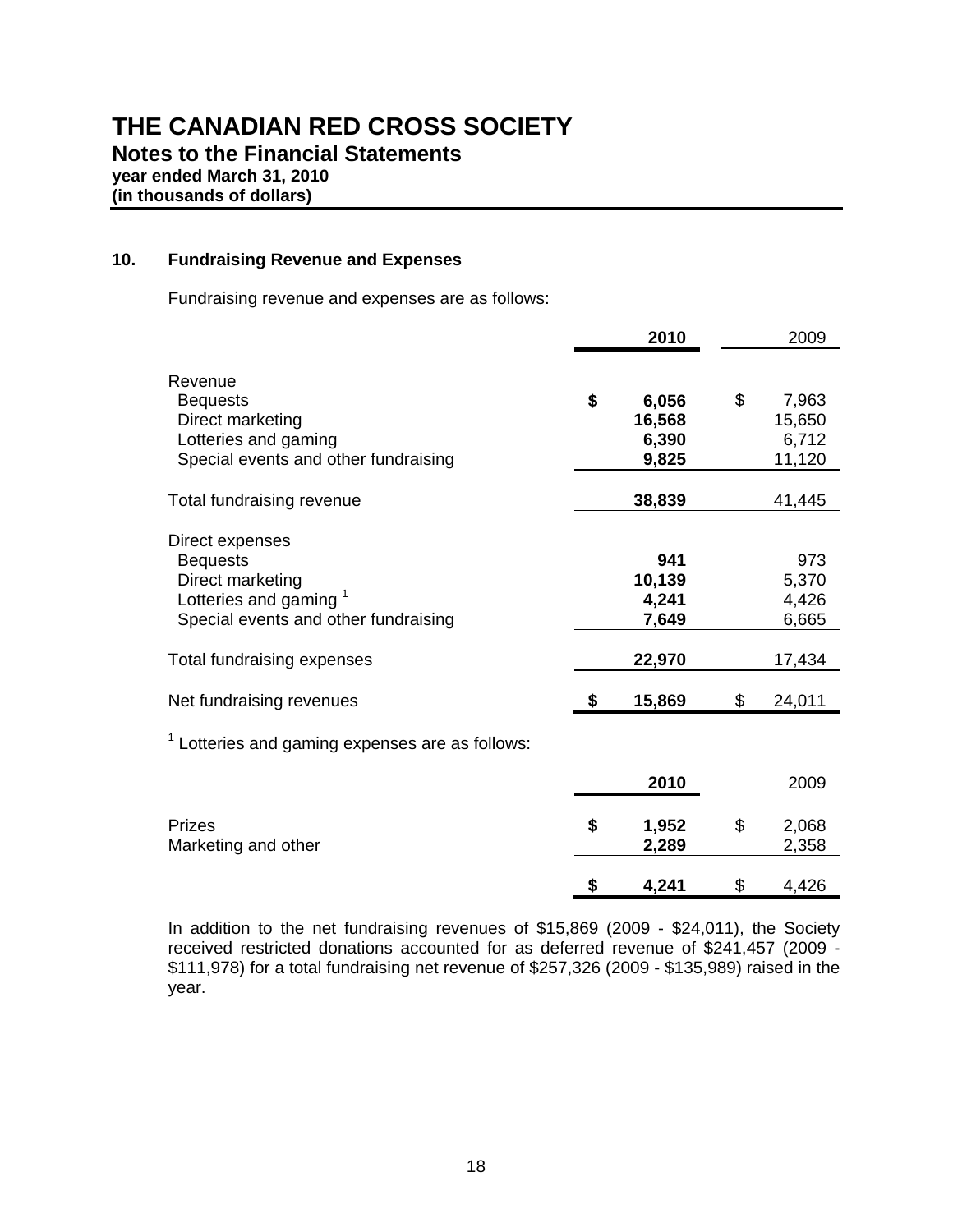### **11. Allocation of Expense**

Facilities are the only expenses of which part is allocated directly to programs. During the year, total facilities expenses of \$2,788 (2009 - \$2,586) were allocated as follows: \$236 (2009 - \$269) was allocated to Injury Prevention, \$1,290 (2009 - \$1,065) was allocated to the Healthcare Equipment Loan Program, \$585 (2009 - \$586) was allocated to Community Initiatives and \$677 (2009 - \$666) was allocated to Community Health Services.

### **12. Internally Restricted Funds**

During the year, the net Tsunami investment income for an amount of \$1,841 (cumulative \$24,601) was appropriated to the internally restricted funds.

During the year, a portion of the gain on disposals of capital assets has been internally restricted for future capital asset acquisitions (cumulative \$4,000).

A cumulative amount of \$43,531 (2009 - \$43,531) has been reserved in previous years to ensure the capability of operations in the event of unexpected events.

### **13. Financial Instruments**

### *Fair values*

The carrying values of cash and cash equivalents, accounts receivable, accounts payable and accrued liabilities approximate their fair value due to the relatively short periods to maturity of the instruments.

Refer to Note 5 for a fair value related to the Society's other financial instruments.

### *Investment risk*

The Society's National Audit and Finance Committee has approved a Statement of Investment Policies and Procedures that provides the guidelines for managing investments of the Society. Through this approach, investments are strategically distributed on a long-term basis, among several classes of assets to reduce the risk of investment volatility. Concentration of risk exists when a significant proportion of the portfolio is invested in securities with similar characteristics or subject to similar economic, political or other conditions. Management believes that the concentration of risk is not unusual.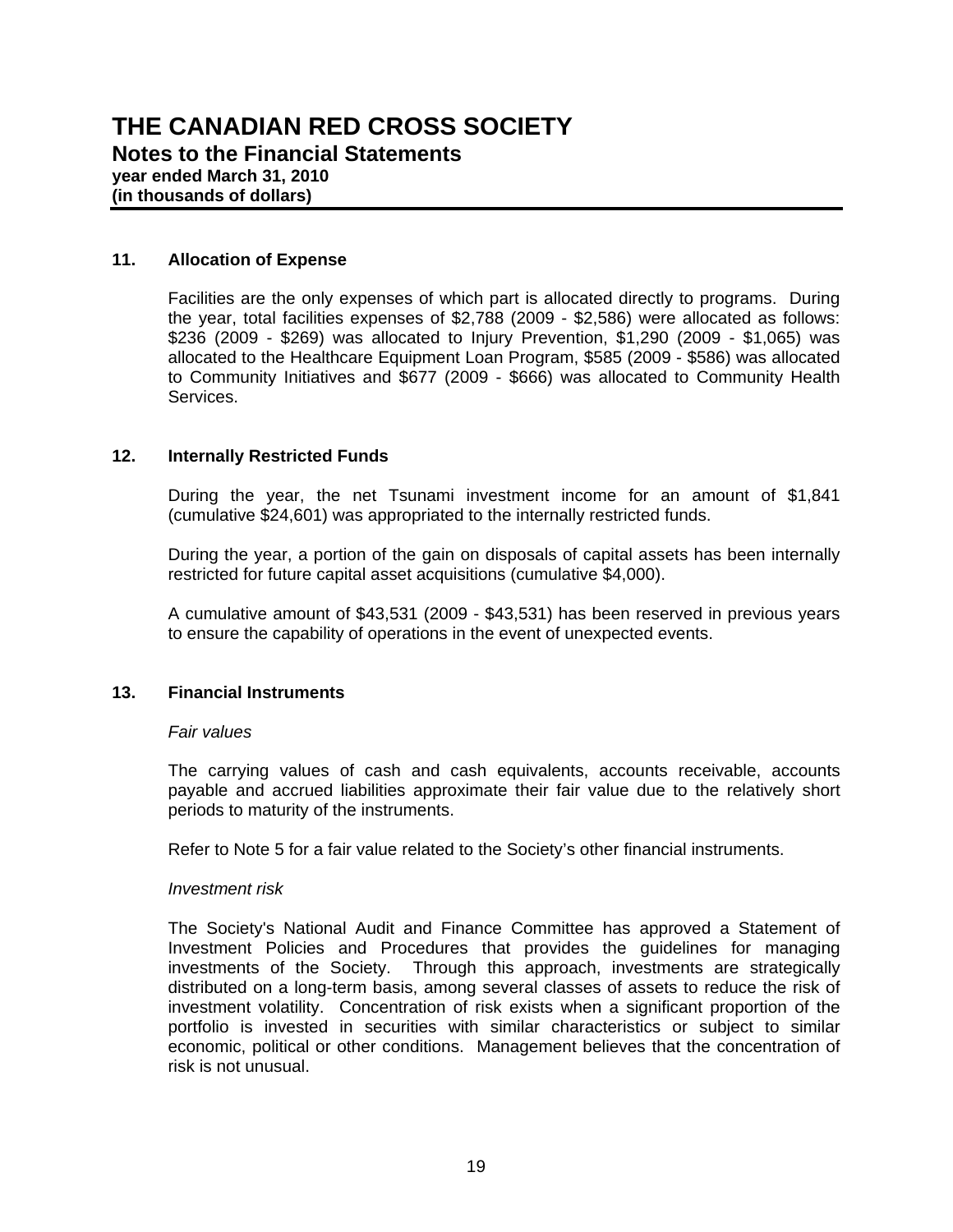### **13. Financial Instruments (Continued)**

### *Foreign exchange risk*

The Society operates internationally, giving rise to exposure to market risks from changes in interest rates and foreign exchange rates. Foreign exchange risk is not material.

#### *Credit risk*

Credit risk arises from the potential that one party to a financial instrument will fail to discharge an obligation and cause the other party to incur a financial loss. The Society's accounts receivable represents credit provided for the Society's programs. The Society extends credit to its authorized providers and funding agencies. The Society's Community Health Programs represent over 80% of the total accounts receivable. The credit is provided mainly to provincial governments and, accordingly, presents minimal credit risk to the Society.

The maximum credit exposure of the Society is represented by the fair value of the investments and amounts receivable as presented in the Statement of Financial Position.

#### *Interest rate risk*

Interest rate risk refers to adverse consequences of interest rate changes on the Society cash flows, financial position, investment income and interest expense. The Society's fixed income investments are exposed to interest rate changes. The impact of adverse changes in rates is not considered material.

### **14. Commitments**

The Society has entered into various operating leases for buildings and equipment. The minimum annual lease payments for the next five fiscal years are as follows:

| 2011 | S | 1,816 |
|------|---|-------|
| 2012 |   | 1,459 |
| 2013 |   | 1,256 |
| 2014 |   | 1,130 |
| 2015 |   | 1,075 |

The Society has also committed a total amount of \$15,610 under signed contracts where the services have yet to be delivered. Out of this committed amount, all are expected to be extinguished during the upcoming year, except for \$600 which will extinguish the following year.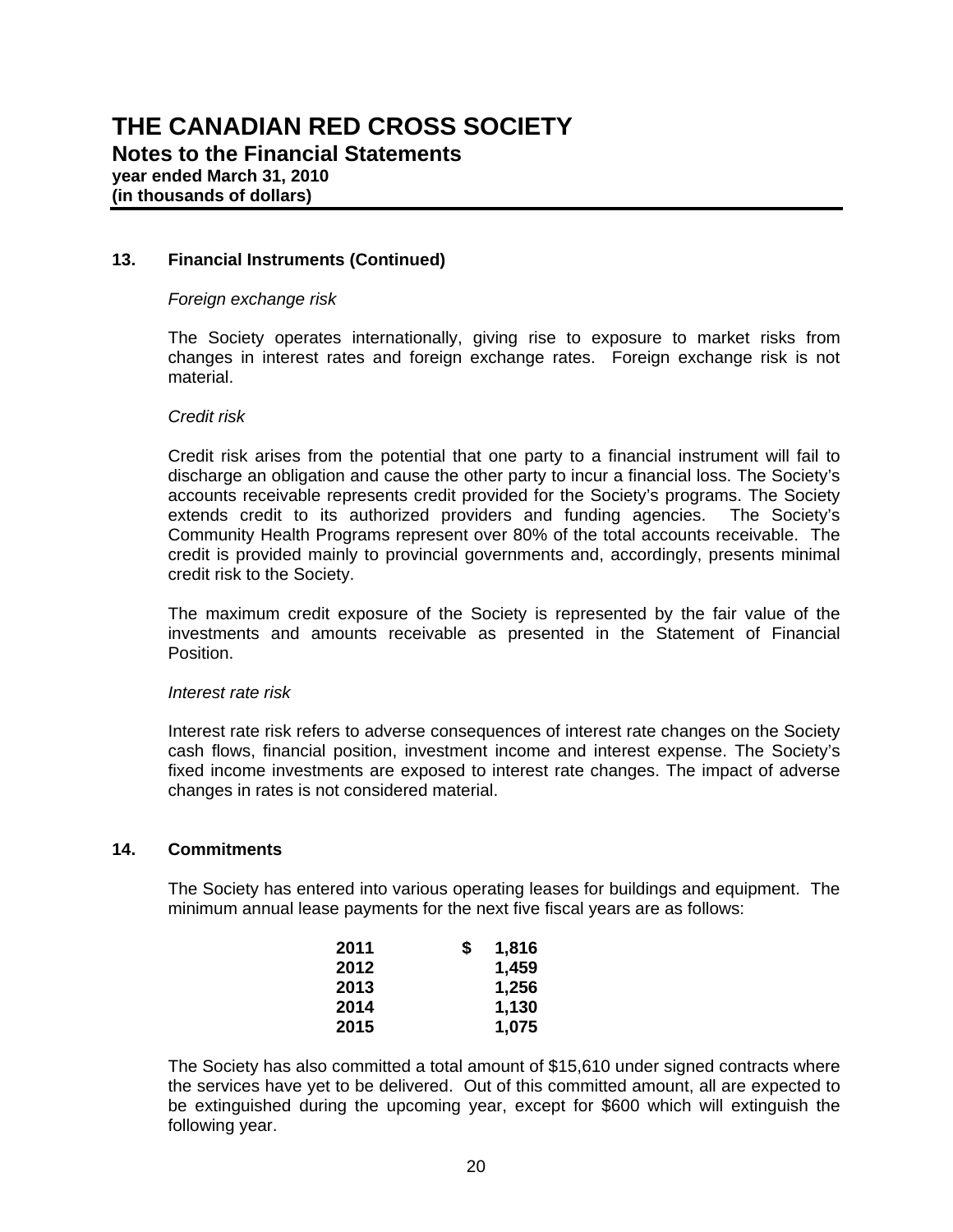### **15. Related Entity**

The Red Cross International Aid Trust Fund of Canada ("the Trust") administered by the Society has not been consolidated in these financial statements. The Trust was created on July 6, 2000 to hold funds received from the Canadian International Development Agency (CIDA) until their disbursement to international relief projects.

The Society received funds for two (2009 - five) projects in the year where revenues and expenses of \$2,631 (2009 - \$14,909) were incurred. At year-end, the Trust owes the Society \$248 (2009 - \$450); this amount is included in accounts receivable.

The Trust's year-end is December 31, 2009. During 2009, it had revenues of \$2,981 (2008 - \$47,981) and expenses of \$2,981 (2008 - \$47,981). At December 31, 2009, the Trust had assets of \$757 (2008 - \$3,250) and liabilities of \$757 (2008 - \$3,250).

### **16. Guarantees**

The Society received contributions from CIDA and other funding agencies that are subject to restrictions as to the use of the funds. The Society's accounting records, as well as those of member institutions subcontracted to execute the projects, are subject to audit by CIDA and other funding agencies to identify instances, if any, in which the amounts charged to projects have not complied with the agreed terms and conditions, and which, therefore, would be refundable to the funding agency. Adjustments to the financial statements as a result of these audits will be recorded in the period in which they become known.

In the normal course of operations, the Society provides indemnification agreements with various counterparties in transactions such as service agreements, software licenses, leases, and purchases of goods. Under these agreements, the Society agrees to indemnify the counterparty against loss or liability arising from the acts or omissions of the Society in relation to the agreement. The nature of the indemnification agreements prevents the Society from making a reasonable estimate of the maximum potential amount that the Society would be required to pay such counterparties.

### **17. Comparative Figures**

Certain of the prior year's figures have been reclassified to conform to the current year's presentation.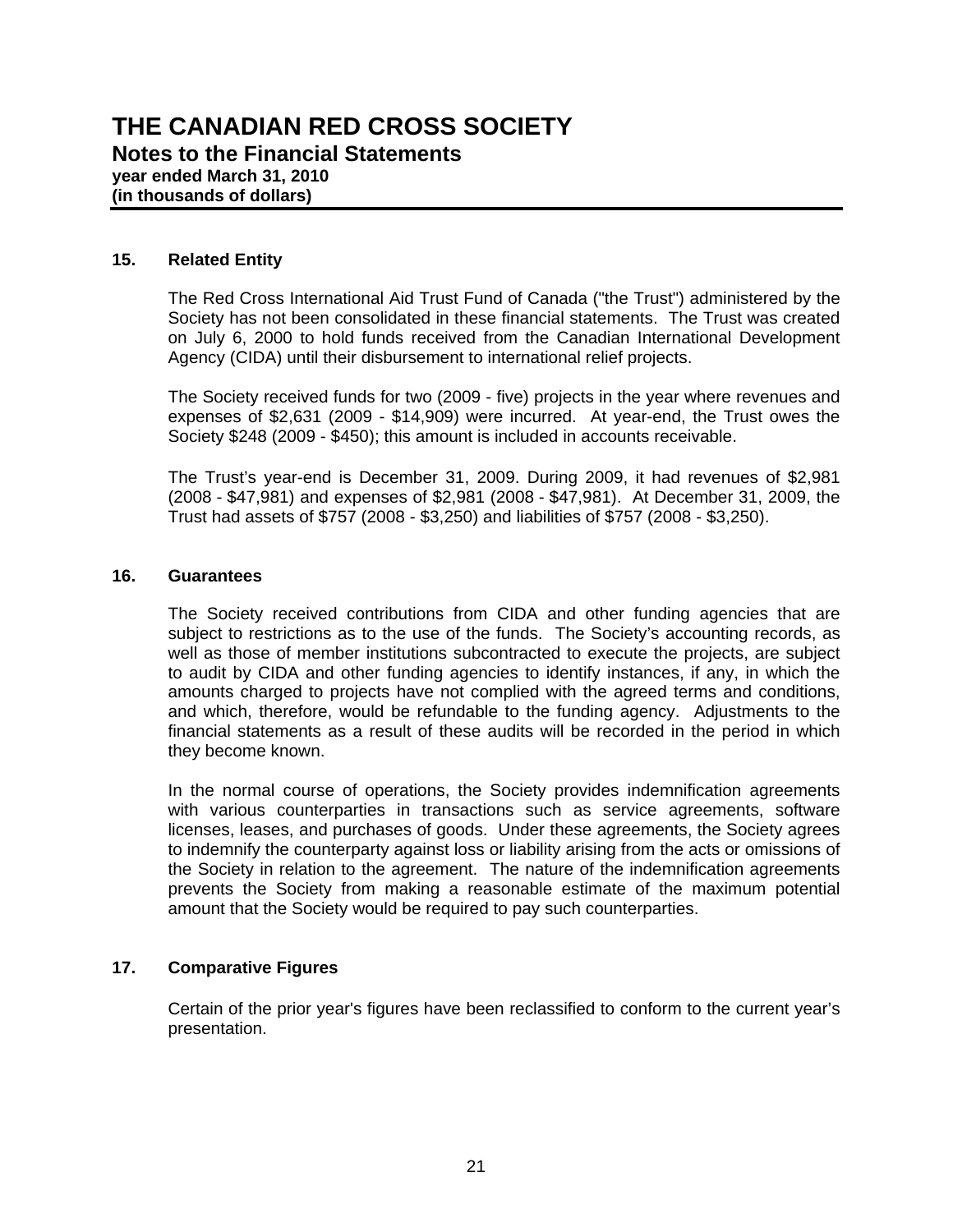### **Detailed Statement of Operations**

**year ended March 31, 2010**

**(in thousands of dollars)**

|                                                      |                | 2010             |                | 2009           |                          |                  |  |  |  |
|------------------------------------------------------|----------------|------------------|----------------|----------------|--------------------------|------------------|--|--|--|
|                                                      | Revenue        | Expenses         | Net            | Revenue        | Expenses                 | Net              |  |  |  |
| <b>Organizational Capacity</b>                       |                |                  |                |                |                          |                  |  |  |  |
| Fundraising General (Note 10)                        | \$<br>38,839   | 22,970<br>\$     | 15,869<br>\$   | \$<br>41,445   | \$<br>17,434             | \$<br>24,011     |  |  |  |
| Other income and expenses:<br>Development projects   | 662            | 1,473            | (811)          | 2,448          | 9,023                    | (6, 575)         |  |  |  |
| Gain on disposals<br>of capital assets               | 7,328          |                  | 7,328          | 50             | ۰                        | 50               |  |  |  |
| Investment income - General (Note 5)                 | 2,867          | 1,237            | 1,630          | 5,258          | 491                      | 4,767            |  |  |  |
| Investment income - Tsunami (Note 5)                 | 1,931          | 90               | 1,841          | 3,688          | 153                      | 3,535            |  |  |  |
| Other income (loss)                                  |                | 1                | (1)            | 1,546          | $\overline{\phantom{a}}$ | 1,546            |  |  |  |
| Total other income and expenses                      | 12,788         | 2,801            | 9,987          | 12,990         | 9,667                    | 3,323            |  |  |  |
| <b>Total - Organizational Capacity</b>               | 51,627         | 25,771           | 25,856         | 54,435         | 27,101                   | 27,334           |  |  |  |
| <b>Core Programs</b>                                 |                |                  |                |                |                          |                  |  |  |  |
| International:                                       |                |                  |                |                |                          |                  |  |  |  |
| Programming                                          | 124,165<br>854 | 121,085<br>1,413 | 3,080<br>(559) | 176,996<br>878 | 172,035<br>1,935         | 4,961<br>(1,057) |  |  |  |
| Humanitarian Issues Program<br>Other                 | 918            | 1,689            | (771)          | 1,120          | 1,676                    | (556)            |  |  |  |
| <b>Total International</b>                           | 125,937        | 124,187          | 1,750          | 178,994        | 175,646                  | 3,348            |  |  |  |
| Disaster Management                                  | 6,950          | 9,483            | (2, 533)       | 3,677          | 8,371                    | (4,694)          |  |  |  |
|                                                      |                |                  |                |                |                          |                  |  |  |  |
| Health and Injury Prevention:<br><b>Water Safety</b> | 2,974          | 2,616            | 358            | 3,187          | 2,527                    | 660              |  |  |  |
| <b>First Aid</b>                                     | 12,478         | 8,586            | 3,892          | 11,869         | 8,007                    | 3,862            |  |  |  |
| Respect Ed                                           | 2,221          | 2,957            | (736)          | 2,322          | 2,900                    | (578)            |  |  |  |
| <b>Community Initiatives</b>                         | 20,276         | 18,805           | 1,471          | 18,928         | 17,147                   | 1,781            |  |  |  |
| Healthcare Equipment Loan                            | 12,029         | 10,518           | 1,511          | 11,938         | 10,425                   | 1,513            |  |  |  |
| <b>Community Health Services</b>                     | 123,227        | 118,853          | 4,374          | 114,712        | 110,243                  | 4,469            |  |  |  |
| Total - Health and Injury Prevention                 | 173,205        | 162,335          | 10,870         | 162,956        | 151,249                  | 11,707           |  |  |  |
| Program Management                                   |                | 2,624            | (2,624)        | 14             | 2,697                    | (2,683)          |  |  |  |
| <b>Volunteer Resources</b>                           | 79             | 1,591            | (1, 512)       | 175            | 1,491                    | (1, 316)         |  |  |  |
| Total - Program Management and                       |                |                  |                |                |                          |                  |  |  |  |
| <b>Volunteer Resources</b>                           | 79             | 4,215            | (4, 136)       | 189            | 4,188                    | (3,999)          |  |  |  |
| <b>Total - Core Programs</b>                         | 306,171        | 300,220          | 5,951          | 345,816        | 339,454                  | 6,362            |  |  |  |
| <b>Support Services</b>                              |                |                  |                |                |                          |                  |  |  |  |
| Amortization of capital assets                       | 4,349          | 5,705            | (1, 356)       | 3,441          | 5,773                    | (2, 332)         |  |  |  |
| Rental and facilities                                | 2,774          | 6,526            | (3,752)        | 2,568          | 5,744                    | (3, 176)         |  |  |  |
| Corporate obligations and                            |                |                  |                |                |                          |                  |  |  |  |
| support services                                     | 1,848          | 23,662           | (21, 814)      | 2,938          | 24,171                   | (21, 233)        |  |  |  |
| <b>Total - Support Services</b>                      | 8,971          | 35,893           | (26, 922)      | 8,947          | 35,688                   | (26, 741)        |  |  |  |
| <b>Disaster Appeals</b>                              |                |                  |                |                |                          |                  |  |  |  |
| Domestic                                             | 849            | 849              |                | 908            | 908                      |                  |  |  |  |
| International - General                              | 4,072          | 4,072            |                | 12,275         | 12,275                   |                  |  |  |  |
| <b>Total - Disaster Appeals</b>                      | 4,921          | 4,921            | $\blacksquare$ | 13,183         | 13,183                   |                  |  |  |  |
| <b>EXCESS OF REVENUE</b>                             |                |                  |                |                |                          |                  |  |  |  |
| <b>OVER EXPENSES</b>                                 | \$ 371,690     | \$ 366,805       | 4,885<br>\$    | \$422,381      | \$415,426                | \$<br>6,955      |  |  |  |